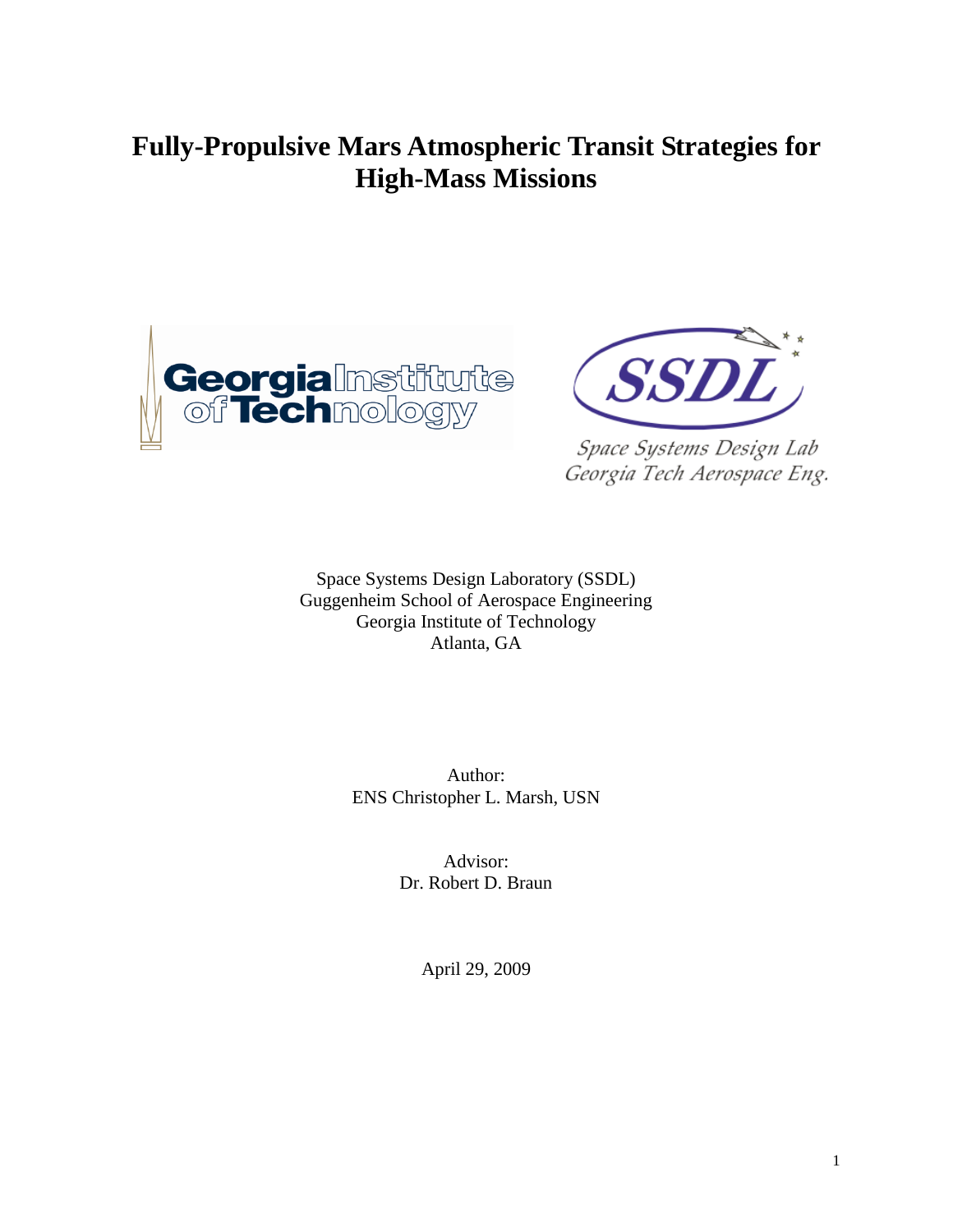## **Fully-Propulsive Mars Atmospheric Transit Strategies for High-Mass Missions**

Christopher L. Marsh *Georgia Institute of Technology, Atlanta, Georgia, 30332*

Robert D. Braun

*Faculty Advisor, Georgia Institute of Technology, Atlanta, Georgia, 30332*

**A systems analysis focused on the use of propulsion during the EDL sequence at Mars for high-payload missions is presented. Trajectory simulation and mass sizing are performed to analyze the feasibility of a fully-propulsive descent. A heat rate boundary and associated control law are developed in an effort to limit the heating loads placed on the vehicle. Analysis is performed to explore the full-propulsive EDL strategy's sensitivity to the vehicle's propulsive capabilities and aero-propulsive and vehicle models. The EDL strategy is examined for ranges of initial masses and heat rate constraints, outlining an envelope of feasibility. The proposed architecture is compared against EDL systems in which significant aeroassist technology is employed. With this information, an overview of the impact of a fully-propulsive EDL system on spacecraft design and functionality is offered.**

### **Nomenclature**

| $\Delta V$               | = change in velocity, $km/sec2$                    | $r_{n}$                          | $=$ vehicle nose radius, m                             |
|--------------------------|----------------------------------------------------|----------------------------------|--------------------------------------------------------|
| $T_{max}$                | $=$ maximum thrust, N                              | $V_{rel}$                        | $=$ planet relative velocity, m/sec <sup>2</sup>       |
| $\mathbf{I}_{\text{sp}}$ | $=$ specific impulse, sec                          | m <sub>TPS</sub>                 | $=$ thermal protection system mass, kg                 |
| $\dot{m}$                | $=$ time derivative of mass, kg/sec                | $q_{\text{conv,total}}$          | $=$ integrated convective heat load, J/cm <sup>2</sup> |
| $g_0$                    | $=$ Earth gravitational accel., m/sec <sup>2</sup> | $m_{\text{pavid}}$               | $=$ payload mass, kg                                   |
| T/W                      | $=$ thrust-to-weight                               | $m_{landed}$                     | $=$ landed mass, kg                                    |
|                          | $m_{engine}$ = engine mass, kg                     | $m_{\text{prop}{}_{\text{sys}}}$ | $=$ propellant system mass, kg                         |
| $C_T$                    | $=$ thrust coefficient                             | $m_{\rm RCS\;sys}$               | $=$ reaction control system mass, kg                   |
| $\overline{q}$           | $=$ dynamic pressure, Pa                           | $m_{\text{backshell}}$           | $=$ backshell mass, kg                                 |
| A                        | $=$ reference area, m <sup>2</sup>                 | h                                | $=$ altitude, m                                        |
| $k_{C_D}$                | $=$ drag coefficient multiplier                    | V                                | $=$ velocity, m/sec                                    |
|                          |                                                    | $\epsilon$                       | $=$ emissivity                                         |
|                          | $m_{FBS}$ = forebody structure mass, kg            |                                  | $V_{rel,con}$ = constraint relative velocity, m/sec    |
| $\overline{q}_{max}$     | $=$ maximum dynamic pressure, Pa                   | D                                | $=$ drag, N                                            |
| $\dot{q}_{\rm conv}$     | = convective heat rate, $W/cm2$                    |                                  | $k_{structure}$ = structural mass multiplier           |
| $\rho$                   | $=$ atmospheric density, kg/m <sup>3</sup>         |                                  |                                                        |

### **I. Introduction**

The United States has safely landed six spacecraft on Mars starting with Viking 1 and 2 in 1976 and continuing to the recently landed Phoenix. However, the largest landed mass of these missions is 590 kg.<sup>[1](#page-19-0)</sup> While NASA is currently preparing for flight of the Mars Science Laboratory and its 900 kg landed payload[,](#page-19-1)<sup>2</sup> the Vision for Space Exploration calls for eventually sending humans to Mars with landed masses in range of 40 to 80 metric tons.<sup>[3](#page-19-2)</sup> One of the most significant challenges of a human Mars mission is in the area of entry, descent, and landing (EDL). Due to the presence of a thin but significant atmosphere at Mars, current Mars EDL strategies and technologies depend heavily on aerodynamic forces to slow the vehicle. These concepts are largely derived from Viking and Earth-return experience. However, this proven technology does not allow for extension of landed mass capability to the level required for human exploration[.](#page-19-0)<sup>1</sup> As an example, NASA's previous Design Reference Mission<sup>[4](#page-19-3)</sup> required a cluster of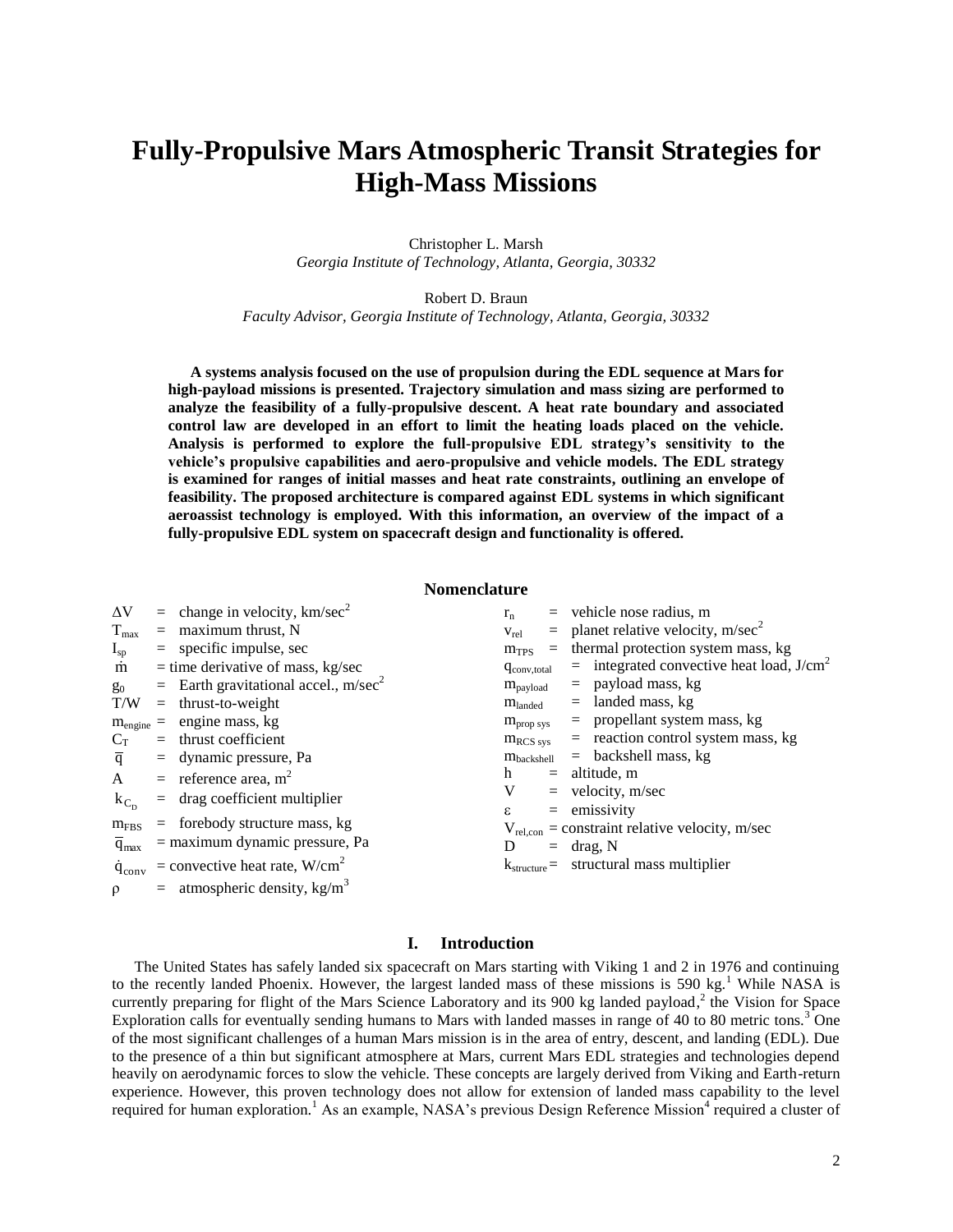three 50-m diameter Viking heritage parachutes to be deployed supersonically. This requirement is likely well beyond the supersonic disk-gap-band parachute capability.

Due to the low density of the Mars atmosphere (approximately 1/100th as dense as Earth"s), a Mars landing architecture comparable to that used in human exploration of the Moon is a natural consideration. In the Apollo program, propulsion was employed in the descent and landing sequence, where the lunar landers" propulsion system provided all of the ΔV required from lunar orbit to landing. Although not the main contributor in the EDL system, propulsion has been used in several robotic missions to Mars. A summary of the use of propulsion in the lunar and Mars landings is given in Table  $1^{1.5 \cdot 15}$  $1^{1.5 \cdot 15}$  $1^{1.5 \cdot 15}$  The capabilities required by human Mars exploration greatly surpass those outlined in [Table 1.](#page-2-0)

<span id="page-2-0"></span>

|                           | Apollo                       | Viking 1/2       | <b>MPF</b>                      | <b>MER-A/B</b>                  | <b>Phoenix</b>      | <b>MSL</b>                      |
|---------------------------|------------------------------|------------------|---------------------------------|---------------------------------|---------------------|---------------------------------|
| Use of propulsion         | lunar deorbit<br>and landing | terminal descent | terminal descent<br>and flyaway | terminal descent<br>and flyaway | terminal<br>descent | terminal descent<br>and flyaway |
| Propellant type           | $N_2O_4/A-50$                | hydrazine        | solid rockets                   | solid rockets                   | hydrazine           | hydrazine                       |
| $\Delta V$ imparted, m/s  | 2010                         | 220              | 63                              | 57.4/61.8                       | 55.3                | 120                             |
| Maximum thrust, kN        | 43.9                         | 8.0              | 23.8                            | 23.3                            | 30.3                | 24                              |
| Throttling                | 10 - 60% of $T_{max}$        | 10:1             | none                            | none                            | off-pulsed          | 13 - 100% of $T_{\text{max}}$   |
| $I_{\rm SD}$ sec          | 311                          | 210              | 260                             | 273.9                           | 212.5               | 210                             |
| Mass of propellant, kg    | 8165                         | 185              | 20.7                            | 27.1                            | 37.4                | 340                             |
| Total mass of engines, kg | 113                          | 23               | 30.7                            | 17.5                            | 30                  | 72                              |
| Landed mass, kg           | 7000-8250                    | 590              | 360                             | 539                             | 382                 | 900                             |

**Table 1 Historic Uses of Propulsion in EDL[1,](#page-19-0)[5-](#page-19-4)[15](#page-19-5)**

This paper investigates the ability to employ a fully-propulsive atmospheric transit strategy at Mars for highmass payload missions. The objective of this systems analysis effort is to provide a fully-propulsive reference architecture for comparison with EDL architectures that employ aeroassist technology. In this study, fullypropulsive descent refers to deceleration sequences that do not include aeroassist technology elements such as lifting aeroshell configurations, ablative thermal protection systems, parachutes, or inflatable aerodynamic decelerators (IAD). Instead, these architectures consist of powered flight from Mars orbit or hyperbolic approach conditions to the surface in which deceleration is achieved through a combination of propulsive thrust and aerodynamic drag. The study explores the potential of avoiding heating constraints by altering the vehicle"s deceleration. Propulsive strategies considered include a constant-thrust gravity turn as well as variable-thrust trajectory designs. This study examines the fully-propulsive architecture requirements as well as the architecture"s sensitivities. Finally, the current EDL strategy is incorporated into high-mass mission architecture.

### **II. Approach**

### **A. Simulation**

To perform the necessary studies, a MATLAB-based entry simulation was created to propagate the three degreeof-freedom translational equations of motion from a given set of initial conditions until termination at the surface of the planet. The simulation models a spherical, rotating planet with forces due to gravity, thrust, and drag. The vehicle follows a ballistic trajectory and does not take advantage of aerodynamic lift. The vehicle used in the study is a 70° sphere-cone similar to that used by the robotic missions referenced in [Table 1.](#page-2-0) The simulation uses a tabulated coefficient of drag as a function of Mach number and interpolates between data points. The reference atmosphere used is tabulated from the Mars Pathfinder mission.

Simulation validation is critical to ensure the accuracy of the results of this study. To do so, a Mars Pathfinder simulation was compared against a trajectory of the same mission simulated with the Program to Optimize Simulated Trajectories (POST).<sup>[16](#page-19-6)</sup> As shown in [Fig. 1](#page-3-0) and [Table 2,](#page-3-1) the trajectory generated by the MATLAB entry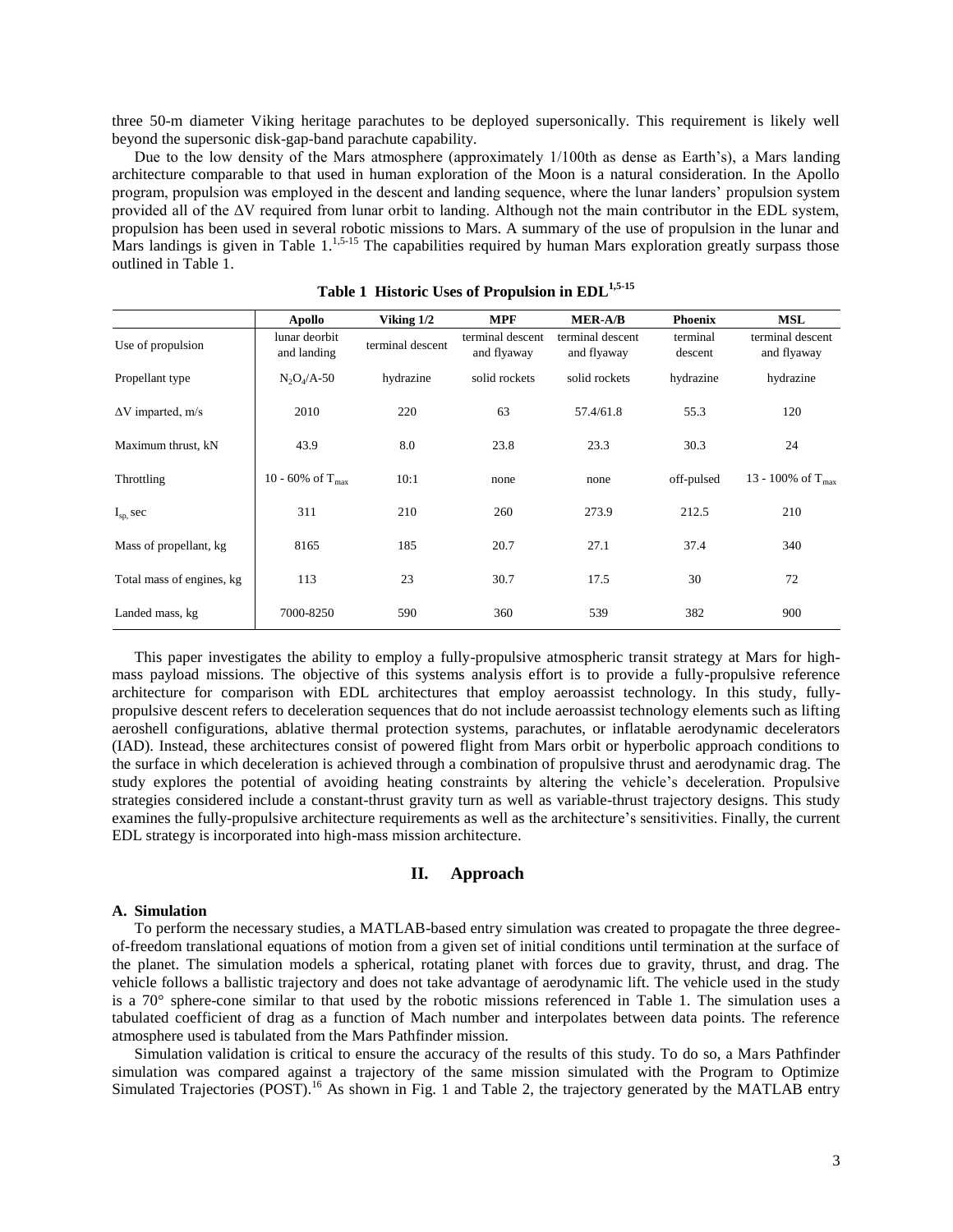<span id="page-3-1"></span>simulation is in excellent agreement with the POST trajectory. Position, velocity, flight path angle (FPA), dynamic pressure, heating, and g-load calculations were validated through this process.

| Event                         | <b>This</b><br><b>Study</b> | <b>POST</b> | <b>Difference</b><br>$(\%)$ |
|-------------------------------|-----------------------------|-------------|-----------------------------|
| Entry                         |                             |             |                             |
| Time (sec)                    | $\Omega$                    | 0           | 0.00                        |
| Altitude (m)                  | 128000                      | 128000      | 0.00                        |
| Relative Vel. (m/sec)         | 7479                        | 7479        | $-0.01$                     |
| Relative FPA $(°)$            | $-13.65$                    | $-13.65$    | 0.00                        |
| Parachute Deploy              |                             |             |                             |
| Time (sec)                    | 154.5                       | 154.5       | 0.00                        |
| Altitude (m)                  | 9916                        | 9916        | 0.00                        |
| Relative Vel. (m/sec)         | 414.5                       | 414.5       | 0.01                        |
| Relative FPA $(°)$            | $-23.35$                    | $-23.35$    | $-0.01$                     |
| Dyn. Pressure (Pa)            | 585.0                       | 585.0       | 0.00                        |
| Heatshield Jettison           |                             |             |                             |
| Time (sec)                    | 174.5                       | 174.5       | 0.00                        |
| Altitude (m)                  | 8217                        | 8219        | $-0.03$                     |
| Relative Vel. (m/sec)         | 90.36                       | 90.23       | 0.14                        |
| Relative FPA $(°)$            | -47.29                      | $-47.33$    | $-0.08$                     |
| Dyn. Pressure (Pa)            | 32.07                       | 31.98       | 0.30                        |
| <b>Trajectory Termination</b> |                             |             |                             |
| Time (sec)                    | 359.8                       | 359.8       | 0.01                        |
| Altitude (m)                  | $-2408$                     | $-2408$     | 0.00                        |
| Relative Vel. (m/sec)         | 42.64                       | 42.64       | 0.01                        |
| Relative FPA $(°)$            | $-89.88$                    | $-89.88$    | 0.00                        |
| Dyn. Pressure (Pa)            | 21.55                       | 21.55       | $-0.02$                     |

**Table 2 Event Comparison for Trajectory Validation**



**Fig. 1 Trajectory Validation**

<span id="page-3-0"></span>The simulator has the ability to use various thrust control modules. These modules specify the thrust direction and magnitude throughout the trajectory. The thrust control module and the mass impact of the use of thrust were validated against an independent simulation used in a recent assessment of Mars pinpoint landing performance.<sup>[17](#page-19-7)</sup> A Newton-based solver is used within the simulator to calculate the altitude at which to begin the constant-thrust gravity turn as to ensure a velocity of less than 0.1 m/sec at landing. [Fig. 2](#page-4-0) and [Table 3](#page-4-1) show the excellent agreement between trajectory parameters for the constant-thrust gravity turn validation case.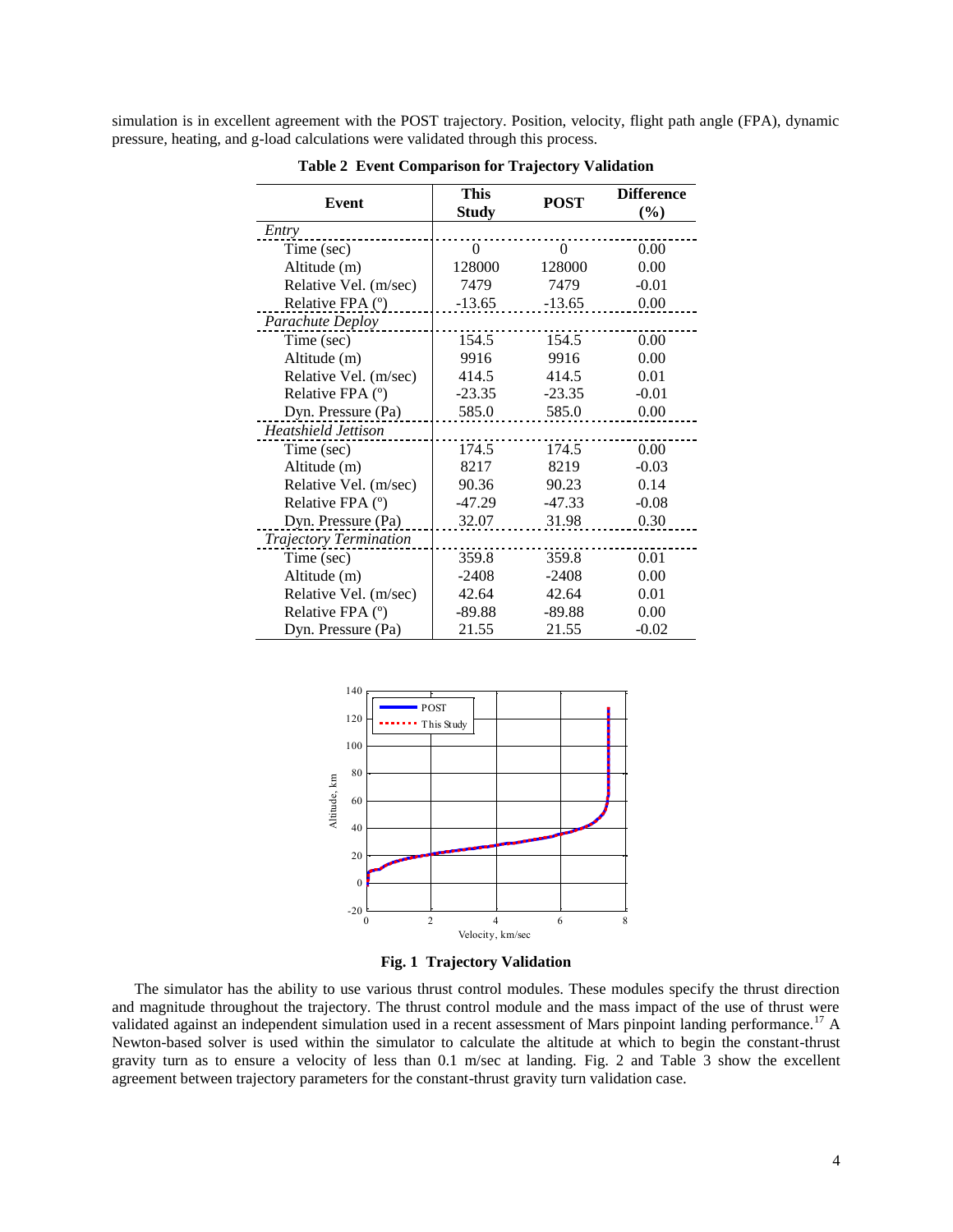<span id="page-4-1"></span>

| Event                         | <b>This</b><br><b>Study</b> | <b>Secondary</b><br>Simulation <sup>17</sup> | <b>Difference</b> |
|-------------------------------|-----------------------------|----------------------------------------------|-------------------|
| <i>Ignition</i>               |                             |                                              |                   |
| Time (sec)                    | 0.00                        | 0.00                                         | 0.00              |
| Mass (kg)                     | 9713.24                     | 9713.24                                      | 0.00              |
| Altitude (m)                  | 14885.40                    | 14885.40                                     | 0.00              |
| Relative Vel. (m/sec)         | 1902.73                     | 1902.73                                      | 0.00              |
| Relative FPA (°)              | $-6.38$                     | $-6.38$                                      | 0.00              |
| <b>Trajectory Termination</b> |                             |                                              |                   |
| Time (sec)                    | 95.36                       | 95.36                                        | 0.00              |
| Mass (kg)                     | 6615.61                     | 6615.71                                      | 0.10              |
| Altitude (m)                  | 0.00                        | 0.17                                         | 0.17              |
| Relative Vel. (m/sec)         | 0.07                        | 0.10                                         | 0.03              |
| Relative FPA (°)              | $-82.36$                    | $-81.41$                                     | 0.95              |

**Table 3 Event Comparison for Propulsive Maneuver Validation**



**Fig. 2 Propulsive Maneuver Validation[17](#page-19-7)**

### <span id="page-4-0"></span>**B. Modeling**

Throughout the study, vehicle performance is based largely on the ability to deliver payload to the Mars surface. Therefore, modeling the vehicle"s mass is a crucial aspect of the study. The vehicle"s initial mass is broken into four general categories: propulsion and reaction control systems, thermal protection system (TPS), structure, and payload. A majority of the mass model is based on the work of Steinfeldt, et al.<sup>[19](#page-19-8)</sup> such that a comparison to recent aeroassist technology studies may be performed.

### *1. Propulsion and Reaction Control Systems*

The main component of the propulsion system mass is the propellant required for descent and landing. This value is calculated throughout the simulation as a part of the vehicle state as shown in Equation 1. Since there are no mass drops during the fully-propulsive trajectories provided in this study, the propellant required by a specific trajectory is calculated by subtracting the landed mass from the vehicle"s initial mass.

$$
\dot{m} = \frac{T}{I_{sp}g_0} \tag{1}
$$

In systems level studies,  $I_{sp}$  is generally determined through the type of fuel used. As in most previous human Mars exploration studies, the reference propellant assumed is  $LOX/CH_4$ . This choice is based largely on the ability to produce methane while on the surface of Mars and the need for commonality in the Earth-Mars and Mars-Earth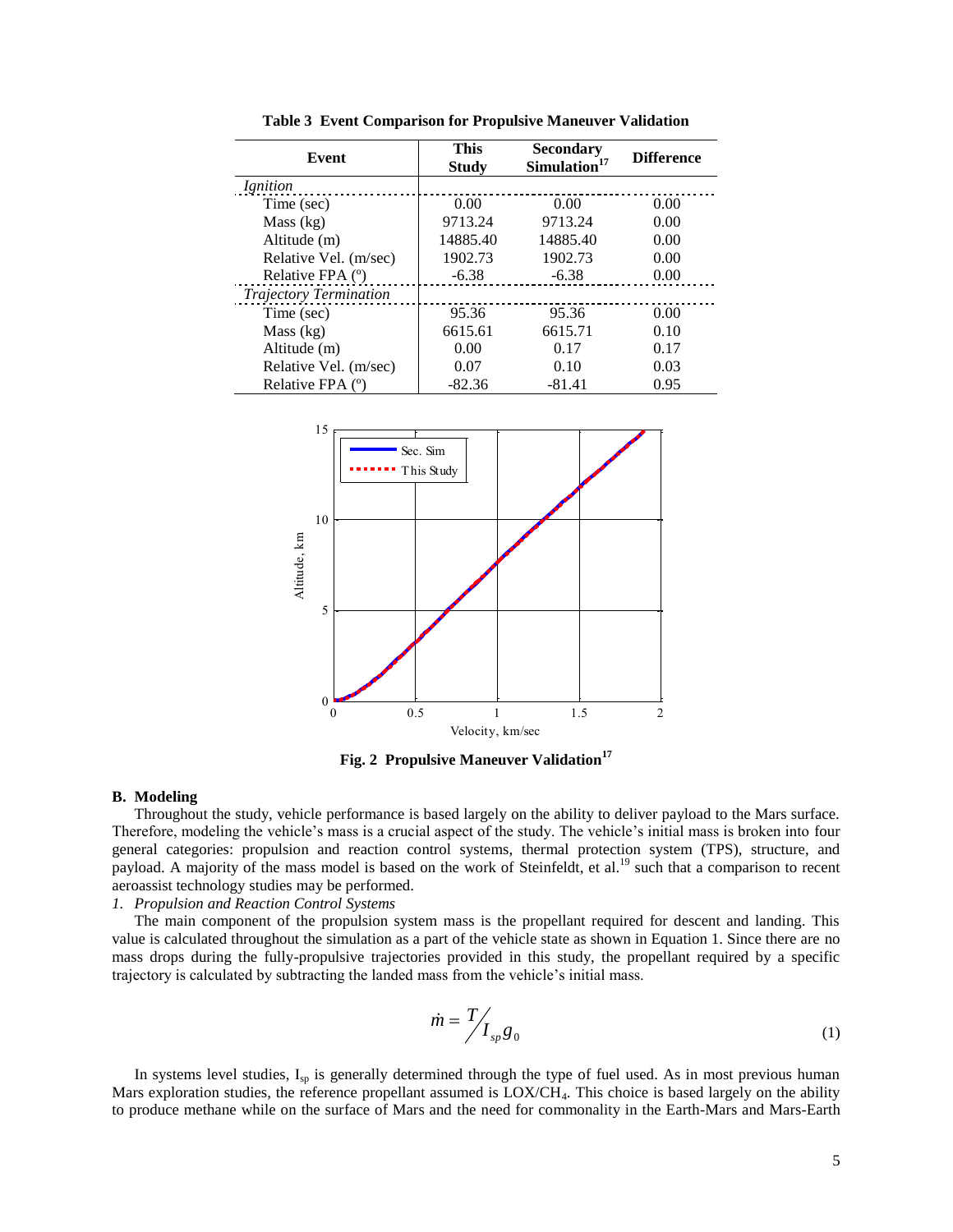transportation systems required for human exploration.<sup>[4,](#page-19-3)[19](#page-19-8)</sup> The reference case of this study assumes an  $I_{\rm SD}$  of 350 sec, although the system's sensitivity to  $I_{\rm sn}$  is also provided. The vehicle's thrust, T in Equation 1, is assigned by the controller and is limited in magnitude by a specified thrust to weight ratio (T/W).

In the reference case, a constant-thrust gravity turn is used for the terminal segment of the EDL sequence. Gravity turns of the same ΔV require less fuel for increasing thrust levels. Theoretically, gravity turns are most efficient if employed with infinite thrust at the instant before touchdown. [Fig. 3](#page-5-0) shows that a mass savings of more than 15% can be realized if full throttle is used instead of a throttle setting of 50% for a vehicle with the capability of producing a thrust of 670 kN. These results are specific to the T/W and I<sub>sp</sub> of the vehicle, however, they reflect the significant losses that can be incurred by low thrust maneuvers.



### <span id="page-5-0"></span>**Fig. 3 Propellant Mass Fraction of a Terminal Gravity Turn Performed at Various Throttle Settings for a 60 mT, 10 m Diameter Vehicle**

As such, in this investigation, the terminal gravity turn maneuvers utilize the maximum allowable thrust set by a wet vehicle thrust to weight ratio. The assigned thrust to weight ratio is based on the initial weight of the vehicle at Mars. The thrust is determined through this manner so that engine capability is scaled with the size of the vehicle. Previous studies have used T/W ratios ranging from 2 to  $5.^{19}$  $5.^{19}$  $5.^{19}$ . The reference case in this study uses a T/W of 3. The sensitivity to this parameter is explored later.

In modeling the mass of the engines, it is necessary to specify the quantity of engines required and the mass of each engine. Individual engines are scaled according to the following relationship:

$$
m_{engine} = 0.00144T + 49.6\tag{2}
$$

where T is the engine thrust in N and m<sub>engine</sub> is the engine mass in kg. The relationship was developed by Christian, et al. through regression analysis of data for conceptual LOX/CH<sub>4</sub> engines.<sup>[19](#page-19-8)</sup> The upper bound of the thrust of the engines used in forming the relationship was [20](#page-19-9)0 kN.<sup>20</sup> In determining the mass of the engines for the current study, the thrust produced by a single engine is limited to this value. Limiting the maximum thrust that a single engine can produce and specifying the required total thrust of the propulsion system dictates the minimum number of engines on the vehicle. However, more consideration of the number and placement of engines is necessary.

It has been shown that individual engines placed in the center of the body can effectively eliminate the drag of the vehicle; whereas, placing engines at the periphery of the vehicle can preserve the vehicle"s aerodynamic drag for thrust coefficients (defined in Equation 3) lower than one.<sup>[21](#page-19-10)</sup>

$$
C_T = \frac{T}{qA} \tag{3}
$$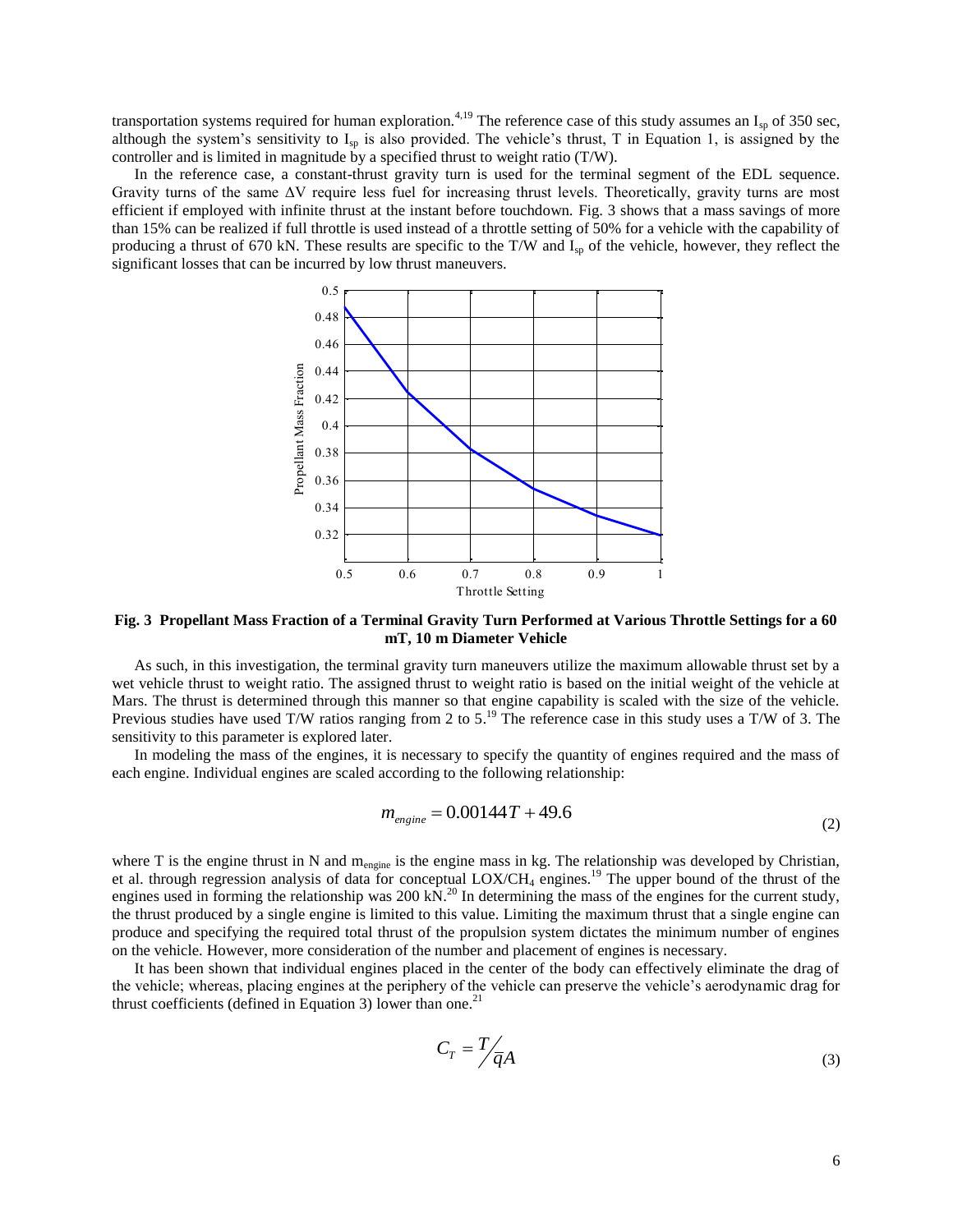In an effort to model the aero-propulsive effects, a drag coefficient multiplier is defined through the linear piecewise function presented in Equation 4. The model was developed using available data for a 60° sphere-cone with a peripheral retropropulsion configuration thrusting into a Mach 2 freestream.<sup>[22](#page-19-11)</sup> The model reflects preservation of drag for thrust coefficients lower than 1, degraded drag between thrust coefficient values of 1 and 3, and complete elimination of drag with thrust coefficient values greater than 3. The system"s sensitivity to aero-propulsive effects is revisited later in the report.

$$
k_{C_D} = \begin{cases} 1 - 0.0849C_T & C_T \le 1.036 \\ 1.866 - 0.921C_T & 1.036 < C_T \le 1.643 \\ 0.78 - 0.26C_T & 1.643 < C_T \le 3 \\ 0 & 3 < C_T \end{cases}
$$
(4)

Assuming sufficient throttling authority, additional engines also allow for engine-out capabilities thus increasing the system reliability. For these reasons as well as the aerodynamic benefits, the vehicles in this study have no less than four engines situated on the periphery of the vehicle"s body.

Due to the heavy reliance on propulsion for deceleration in the current EDL architecture, the mass of the vehicle"s propellant tanks is significant. For this study, the propellant tanks are sized according to the volume of propellant needed for the trajectory. An oxidizer to fuel ratio of 3.5 is assumed with the density of the methane and liquid oxygen to be 422.6 kg/m<sup>3</sup> and 1140.1 kg/m<sup>3</sup> respectively. The tanks are assumed to be made of titanium with an operating pressure of  $1.4 \text{ MPa}^{23}$  $1.4 \text{ MPa}^{23}$  $1.4 \text{ MPa}^{23}$ 

Throughout the entry trajectory, it is assumed that attitude control is performed by a reaction control system (RCS). The mass of the RCS hardware is modeled as 0.5% of the vehicle"s initial mass. The RCS propellant mass is calculated based on a  $\Delta V$  requirement of 30 m/sec and an RCS I<sub>sp</sub> of 200 sec. This method of modeling is consistent with previous high-mass Mars conceptual studies.<sup>[18,](#page-19-13)[19](#page-19-8)</sup>

### *2. Structure*

To capture trajectory effects on the vehicle"s structural mass, a relationship based on peak dynamic pressure was used to size the forebody"s underlying structure. The relationship was formulated through regression analysis of previous robotic and human entry missions and is provided in Equation 5.[18](#page-19-13)

$$
m_{FBS} = m_0 \cdot 0.0232 (\overline{q}_{\text{max}})^{0.1708}
$$
\n(5)

Referencing historical and conceptual robotic and crewed vehicles, Steinfeldt, et al. conservatively estimated the backshell mass as 14% of the vehicle"s initial mass. The current study models backshell mass in the same manner. The forebody structure and backshell are combined to provide the vehicle"s total structural mass.

### *3. Thermal Protection System*

During atmospheric entry, radiative and convective heating of the vehicle are of concern. However, radiative heating becomes negligible at velocities less than 6 km/sec.<sup>[24](#page-19-14)</sup> All velocities experienced in this study are below 6 km/sec, and therefore, radiative heating is neglected. Aerothermodynamic heating is modeled using the Sutton-Graves stagnation-point convective heating equation.<sup>[25](#page-19-15)</sup>

$$
\dot{q}_{conv} = k \sqrt{\frac{\rho}{r_n}} \cdot v_{rel}^3 \tag{6}
$$

In Equation 6,  $r_n$  is the nose radius of the vehicle and is approximated as a quarter of the vehicle's diameter for this study. The constant, k, depends on the composition of the Martian atmosphere and is 1.9027e-8 kg<sup>1/2</sup>/cm<sup>2</sup>.

Vehicle heating is generally mitigated with the use of an ablative TPS. The vehicle"s TPS mass is estimated by the regression model based on the total heat load provided in Equation 7.<sup>[26](#page-20-0)</sup>

$$
m_{TPS} = m_0 \cdot 0.091 \left( q_{conv, total} \right)^{0.51575} \tag{7}
$$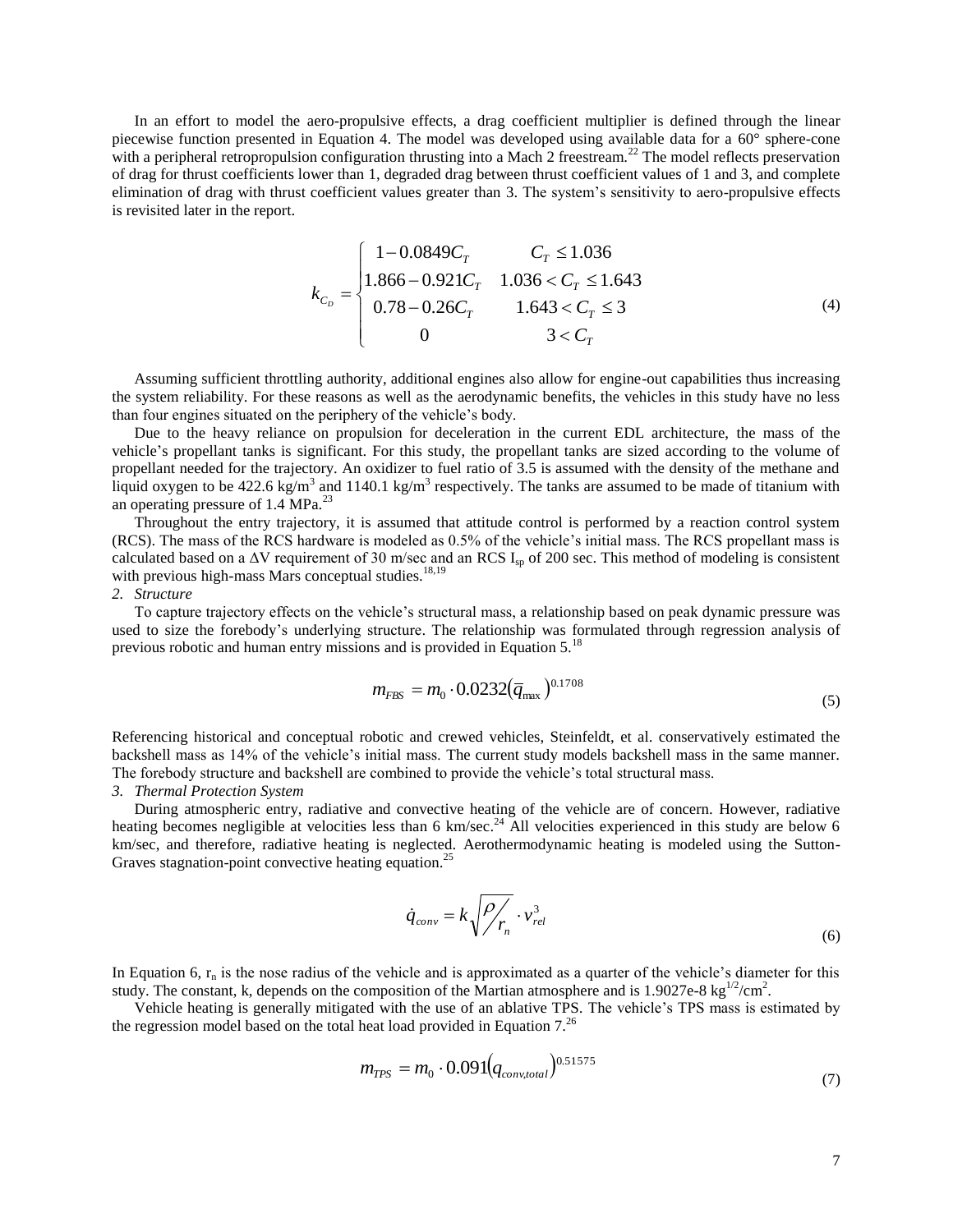### *4. Payload*

Applying the above definitions, the payload of the spacecraft is defined as the mass remaining once the above system masses are subtracted from the vehicle's landed mass.

$$
m_{payload} = m_{landed} - (m_{propsys} + m_{RCS\,sys} + m_{FBS} + m_{backshell} + m_{TPS})
$$
\n(8)

### **C. Reference Mission**

The current study considers two entry options: direct entry from a hyperbolic approach trajectory and entry from orbit. In the direct entry case, the simulation is initiated at a 400 km altitude with an inertial velocity of 5.85 km/sec, a state that is equivalent to 6 km/sec at atmospheric interface (altitude of 125 km). The initial flight path angle of the vehicle is optimized with respect to the mission"s overall propellant mass fraction (PMF). In the entry-from-orbit cases, the vehicle is initially assumed to be in a 400 km altitude circular orbit (inertial velocity of 3.36 km/sec). The vehicle performs a deorbit maneuver to change its velocity and flight path angle. Once again, the magnitude of the deorbit burn is optimized with respect to overall PMF. Once the spacecraft has begun its descent sequence, there are no deployments, separations, or changes in configuration. The vehicle follows a ballistic trajectory, relying only on propulsion and drag for deceleration. All trajectories end with a constant-thrust gravity turn that is performed at maximum thrust and initiated at a time consistent with the vehicle T/W. The reference trajectory deceleration is performed through only aerodynamic drag and this terminal gravity turn maneuver.



**Fig. 4 Fully-Propulsive Entry, Descent, and Landing Sequence of Events**

Throughout the EDL sequence, there are various constraints that must be satisfied. First, the landing conditions must be met. In order to ensure a soft landing, a Newton-based solver is used to calculate the altitude of the initiation of the terminal deceleration phase which is dependent on the vehicle"s T/W. During terminal descent, the constantthrust gravity turn is employed to arrive at the targeted surface elevation within 1 m and at less than 0.01 m/sec. In the reference trajectory, no additional ΔV is provided for a constant velocity, vertical descent segment or divert maneuver that may ultimately be required. A maximum g-limit constraint is also placed on the trajectories. Due to an expected astronaut deconditioning period on the order of 6 to 9 months, the maximum g-load constraint is set to 5 Earth g"s. A heat rate constraint is also placed on the trajectories to determine if the ablative thermal protection system employed by current robotic missions can be reduced through the use of propulsion early in the trajectory. The g-limit and heat rate constraints are not implemented in the reference trajectories but are used later in this study.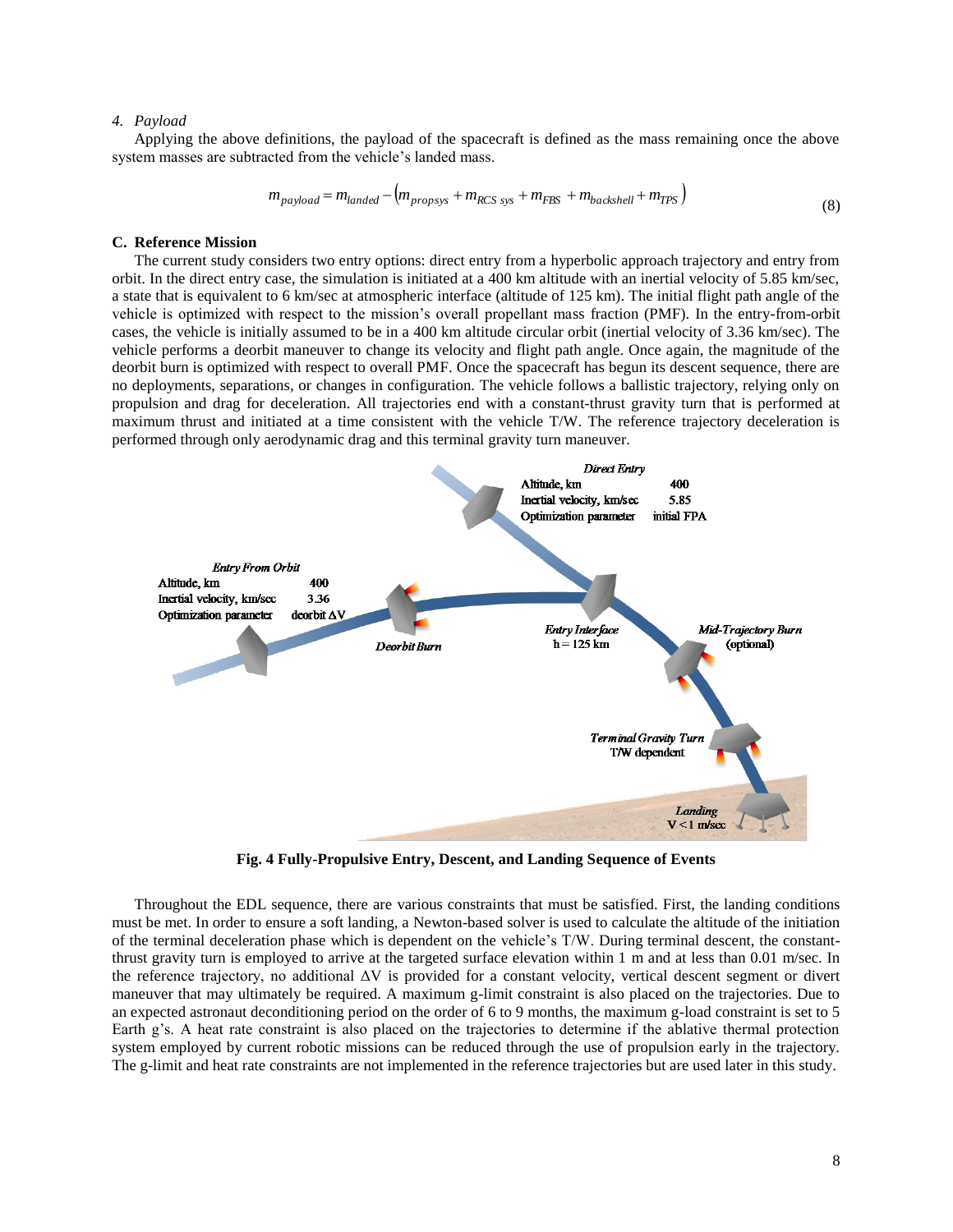### **III. Results**

### **A. Reference Trajectories**

<span id="page-8-0"></span>As a benchmark for this investigation, reference trajectories for both the direct entry and entry-from-orbit scenarios are first established. The vehicle used for these reference cases is described in [Table 4.](#page-8-0) The provided mass, ballistic coefficient, and T/W are for the vehicle at the initiation of the from-orbit or direct descents. Note that deceleration is accomplished without aeroassist technology elements such as lifting configurations, parachutes, or inflatable aerodynamic decelerators.

| <b>Baseline Vehicle</b>        |       |
|--------------------------------|-------|
| Initial mass, mT               | 60    |
| Vehicle diameter, m            | 10    |
| Ballistic coefficient, $kg/m2$ | 477.5 |
| Initial T/W                    | 3     |
| $I_{\rm sp.}$ sec              | 350   |

**Table 4 Baseline Vehicle Parameters**

The entry-from-orbit reference case uses the mass-optimum deorbit  $\Delta V$ , while the direct entry reference case begins with the mass-optimum initial flight path angle. At the end of each of these trajectories, a constant-thrust terminal gravity turn is used to ensure a safe landing. For the majority of the descent, the vehicle is not under power. The reference trajectories are outlined in [Fig. 5](#page-8-1) and [Table 5.](#page-8-2) No in-flight constraints are considered in these two reference cases. Therefore, the mass optimization finds an initial state of the vehicle which maximizes drag throughout the trajectory. This strategy minimizes the  $\Delta V$  required by the terminal gravity turn.





<span id="page-8-2"></span><span id="page-8-1"></span>**Table 5 Events and Parameters of the Reference Trajectories**

| Event                  | <b>From Orbit</b> | <b>Direct</b> |
|------------------------|-------------------|---------------|
| Simulation Initiation  |                   |               |
| Time(s)                | $-2176$           | $-167$        |
| Altitude (km)          | 400               | 400           |
| Relative Vel. (km/s)   | 3.091             | 5.601         |
| Relative FPA $(°)$     | 0.00              | $-21.99$      |
| <b>Entry Interface</b> |                   |               |
| Time $(s)$             |                   |               |
| Altitude (km)          | 125               | 125           |
| Relative Vel. (km/s)   | 3.28              | 5.76          |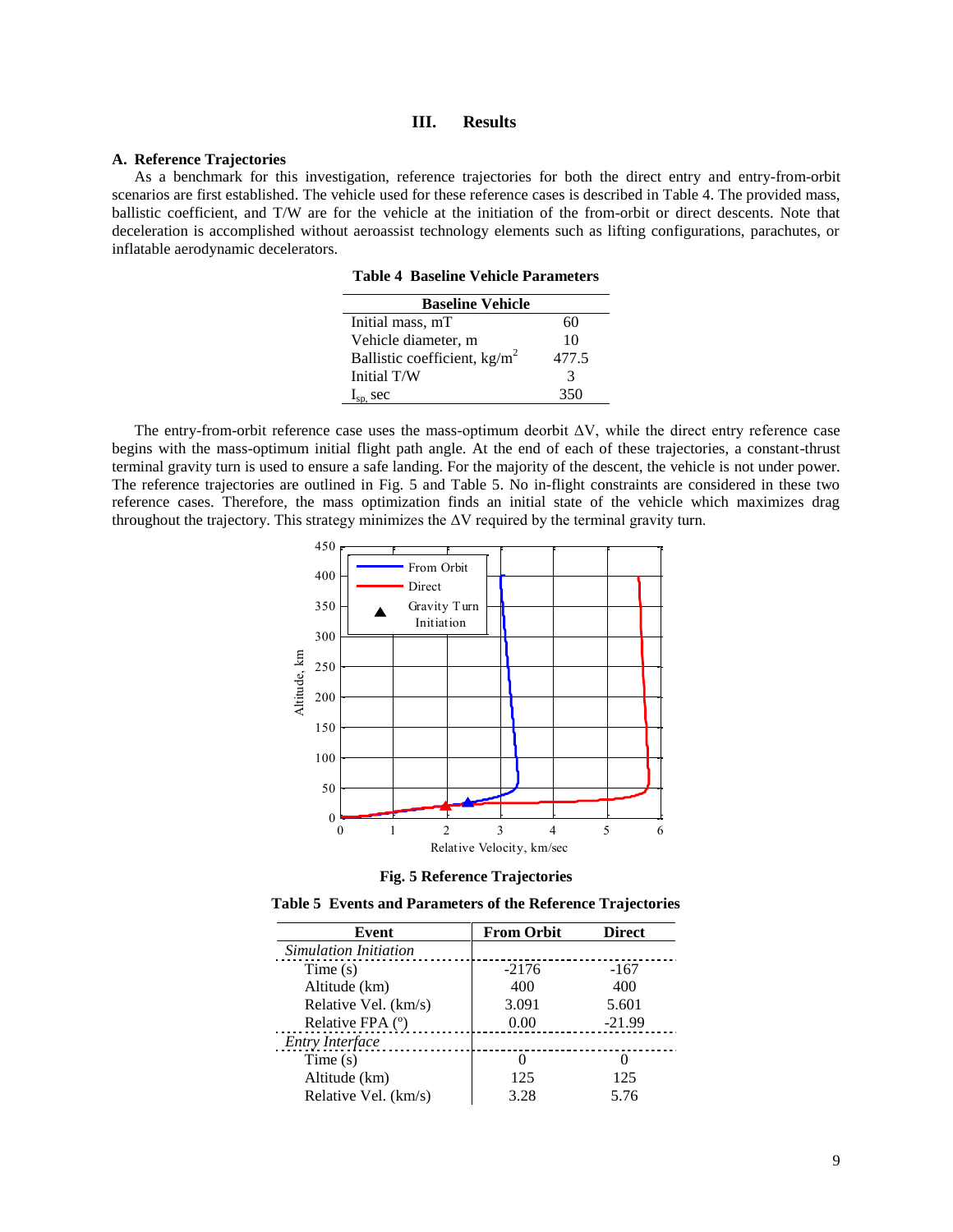| Relative FPA (°)                    | $-2.92$  | $-11.49$          |
|-------------------------------------|----------|-------------------|
| Gravity Turn Initiation             |          |                   |
| Time $(s)$                          | 740      | 295               |
| Altitude (km)                       | 24.3     | 19.1              |
| Relative Vel. (km/s)                | 2.390    | 1.987             |
| Relative FPA (°)                    | $-4.18$  | $-3.27$           |
| <b>Trajectory Termination</b>       |          |                   |
| Time $(s)$                          | 878      | 424               |
| Altitude (km)                       |          | $\mathbf{\Omega}$ |
| Relative Vel. (km/s)                |          |                   |
| Relative FPA $(°)$                  | $-84.61$ | $-86.25$          |
|                                     |          |                   |
| <b>Parameter</b>                    |          |                   |
| Peak Heat Rate (W/cm <sup>2</sup> ) | 7.66     | 48.89             |
| Total Heat Load $(J/cm2)$           | 2108     | 5837              |
| Peak g-Load (Earth g's)             | 2.17     | 2.92              |
| Peak Dyn. Pressure (Pa)             | 5490     | 13608             |
| Propellant MF (%)                   | 47.65    | 41.95             |

### **B. Addition of a Heat Rate Constraint**

This study explores the possibility of reducing or eliminating the entry system TPS by flying a heat rate constrained trajectory. Assuming the system is in radiative equilibrium, the heat rate limit can be computed for a given structural material by assigning a maximum allowable temperature in Equation 9.

$$
\dot{q}_{conv} = k \varepsilon T^4 \tag{9}
$$

In Equation 9, T temperature of the surface of the vehicle"s forebody in Kelvin, k is the Stefan-Boltzmann constant (5.67 x 10-8 W/m<sup>2</sup>K<sup>4</sup>), and  $\varepsilon$  is the emissivity of the forebody material. Assuming a maximum heat rate of 1 W/cm<sup>2</sup> and an emissivity of 0.8, the surface temperature of the forebody at the stagnation point is computed as approximately 415°C. This represents a significant decrease in the peak temperatures of 850°C and 1540°C experienced by the entry-from-orbit and direct entry reference trajectories respectively. An argument can be made that the TPS may be eliminated for sufficiently low peak heat rates, however, there is no such assumption made in the current study. Limiting the peak heat rate reduces the total heat load during the trajectory, resulting in a lower TPS mass calculated by Equation 7. To fly a heat rate constrained trajectory, a mid-trajectory burn (MTB) is included in the EDL sequence. This additional propulsive maneuver increases the vehicle's propellant mass fraction. However, by slowing the vehicle at the right point in the trajectory, the peak heat rate can be drastically reduced. Therefore, it may be possible to reduce, or even eliminate, the mass, complexity, and cost of an ablative TPS.

The mid-trajectory propulsive maneuver was first designed as a constant-thrust burn. As with a gravity turn, the thrust was directed in the opposite direction of the velocity. An optimization of landed mass was performed using three design variables: the altitude at which the mid-trajectory burn was initiated, the burn  $\Delta V$ , and the thrust magnitude of the burn. This burn was performed at constant thrust, but unlike the gravity turn, it was not necessarily performed at maximum thrust. Reducing the thrust magnitude of the mid-trajectory burn allowed for longer burn times thus controlling the vehicle"s velocity over an extended period of the trajectory. This proved necessary to meet lower peak heat rate constraints; once the propulsive maneuver terminates, the vehicle accelerates due to gravity, often breaching the heating constraint.

The mid-trajectory burn acts to slow the vehicle before the heating constraint is violated. Not only does this maneuver require propellant, but the decrease in velocity also greatly reduces the deceleration due to drag. Furthermore, the vehicle"s drag is reduced due to aero-propulsive effects. Example trajectories utilizing the constant-thrust mid-trajectory burn and their respective propellant mass fractions are provided in [Fig. 6.](#page-10-0) For these trajectories, the mid-trajectory propulsive maneuver was initiated at the 1 W/cm<sup>2</sup> heat rate constraint and was performed at throttle settings of 100, 75, and 50%. The length of the burn  $(\Delta V)$  was specified as to ensure that the heat rate constraint was not violated during the coast phase after the MTB was terminated. As seen in [Fig. 6,](#page-10-0) the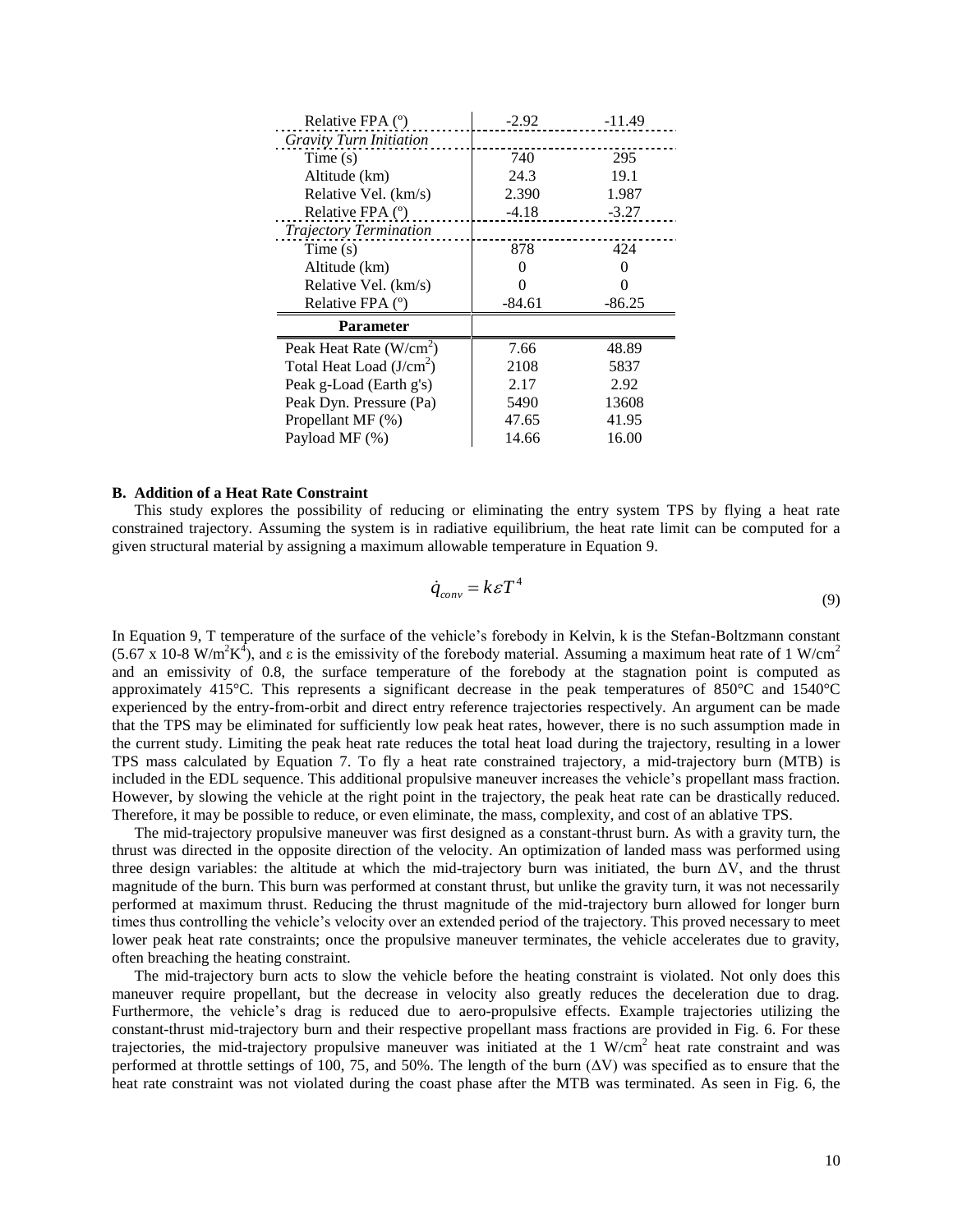more mass-optimal trajectories are those that are nearer to the constraint for longer periods of time. There are three reasons for this:

- (1) Mid-trajectory burns with lower throttle settings require less ΔV during this segment of the trajectory. This is the result of terminating the MTB at a lower altitude. Upon termination, the vehicle has less altitude to accelerate and therefore less velocity to remove during the terminal gravity turn maneuver.
- (2) Trajectories closer to the constraint experience more drag. At every altitude (or density), the vehicle is at a higher velocity resulting in a larger drag force.
- (3) Lower throttle settings experience less aero-propulsive drag degradation. The lower throttle settings reduce thrust coefficient resulting in drag coefficient multipliers closer to 1 as calculated in Equation 4.

For the above reasons, it is advantageous to use the minimum thrust level required to meet the heat rate constraint resulting in a heat-rate-riding portion of the trajectory. This requires a variable thrust (throttling) method for the mid-trajectory burn.



#### <span id="page-10-0"></span> $0.5$  1.5  $0.5$  2.5  $0.5$  2.5  $0.5$  2.5  $0.5$  2.5  $0.5$  2.5  $0.5$  3.5  $0.5$  3.5  $0.5$  3.5  $0.5$  3.5  $0.5$  3.5  $0.5$  3.5  $0.5$  3.5  $0.5$  3.5  $0.5$  3.5  $0.5$  3.5  $0.5$  3.5  $0.5$  3.5  $0.5$  3.5  $0.5$  3.5  $0.5$  3.5  $0.5$  3.5 **C. Mid-Trajectory Propulsive Maneuvers with Variable Thrust**

Assuming knowledge of the vehicle's altitude at all times during the trajectory and an accurate model of the Mars atmosphere, the desired velocity of the spacecraft during the mid-trajectory burn can be calculated by rearranging the Sutton-Graves stagnation-point convective heating equation into the form shown in Equation 6. Due to the previous optimality argument, defining the heat rate constraint defines the preferred trajectory of the vehicle during this phase of flight.

$$
v_{rel,con} = \left(\frac{\dot{q}_{conv} \sqrt{\frac{r_n}{\rho}}}{k}\right)^{\frac{1}{3}}
$$
(10)

Assuming that the thrust and drag forces dominate during propulsive maneuvers, the time derivative of the spacecraft velocity can be estimated through Equation 11 where T and D are the thrust and drag forces.

$$
\frac{d\vec{v}_{rel}}{dt} = \frac{\vec{T} + \vec{D}}{m} \tag{11}
$$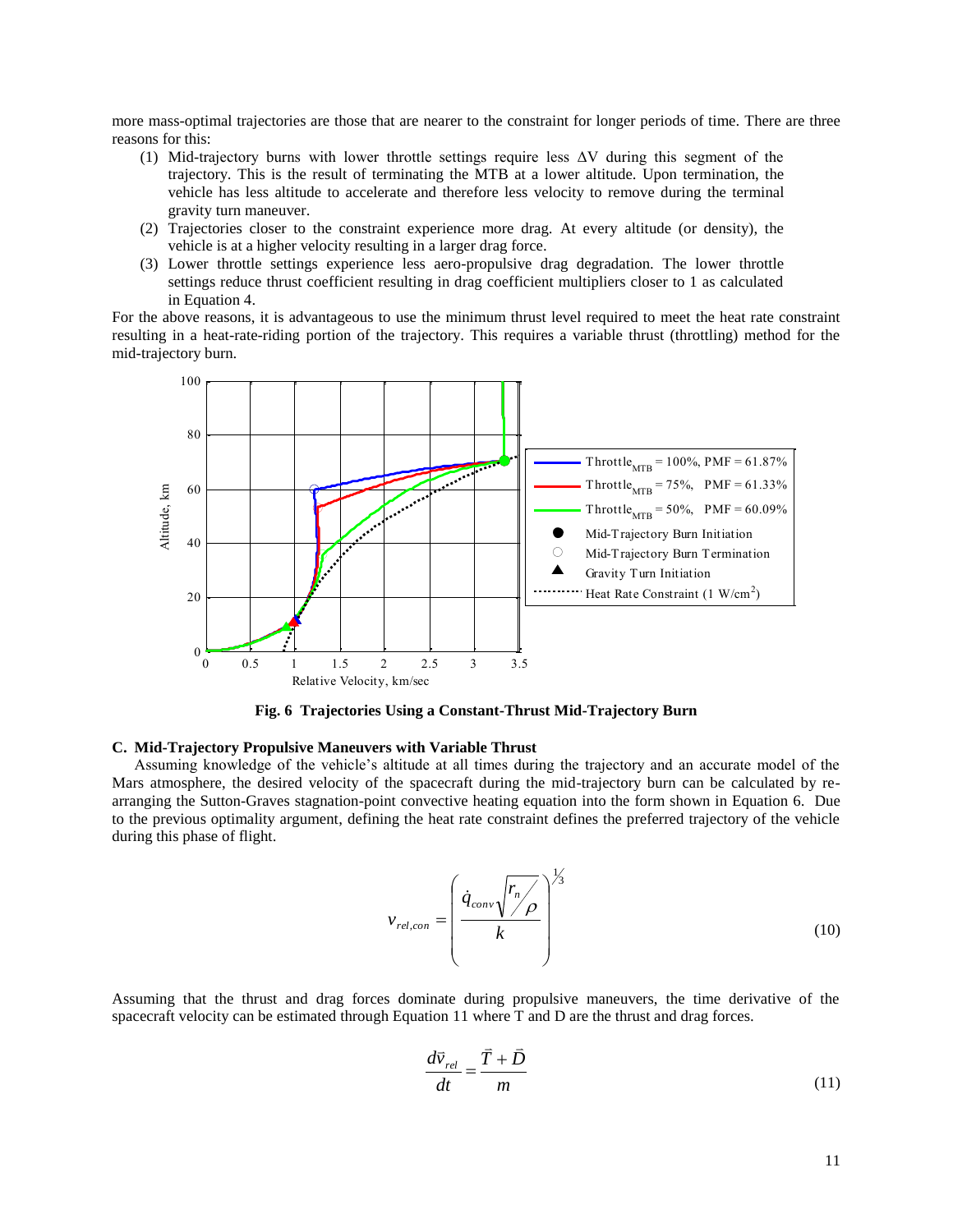During the mid-trajectory burn maneuver, thrust and drag are directed in the opposite direction of the velocity vector, allowing for a simplification of the thrust and drag vectors in Equation 8. Through discretization, Equation 12 can be formulated from Equation 11.

$$
\Delta \vec{v}_{rel} = -\Delta t \frac{T+D}{m} \hat{v}_{rel}
$$
\n(12)

In Equation 12,  $\Delta v_{rel}$  is defined as the difference between the actual relative velocity and the desired relative velocity with respect to the heat rate constraint. The  $\Delta v_{rel}$  term can be thought of as the necessary change in velocity to place the vehicle on the heating constraint.

$$
\Delta \vec{v}_{rel} = \vec{v}_{rel} - \vec{v}_{rel,con}
$$
\n(13)

Substituting into Equation 12 and solving for thrust gives the following control law.

$$
T = -\left(\frac{m(v_{rel} - v_{rel,con})}{\Delta t} - D\right)\hat{v}_{rel}
$$
\n(14)

Due to its dependence on information from the previous time step, the controller described above lags the system; the thrust calculated is that necessary to correct the velocity of the previous time step. However, with a sufficiently small time step, the lag of the controller is negligible and the spacecraft closely follows the contour provided by the heat rate constraint.

With the variable-thrust control law, the entry-from-orbit and direct entry reference trajectories are re-simulated with an assumed peak heat rate constraint of  $1 \text{ W/cm}^2$ . As shown in [Fig. 7](#page-12-0) and [Table 6,](#page-12-1) both trajectories ride the heat rate constraint for a considerable portion of the descent. When mass sizing is performed on the direct entry case, a negative payload is calculated as a result of the large PMF (nearly 76%), and the case is deemed infeasible.

While the entry-from-orbit case is able to begin the mid-trajectory burn when the vehicle reaches the heat rate constraint, the direct entry must begin the burn exo-atmospherically. Due to the increased velocity of the direct entry, the vehicle would reach the heat rate constraint along a much flatter region of the constraint. As the constraint becomes more horizontal (i.e. at higher velocities), greater changes in velocity are required for the same change in altitude. To meet the constraint, the vehicle needs to increase thrust or direct its thrust in the vertical direction. (Lift may be used for this purpose, but it is not applied in this study. Incorporation of lift is considered future work.) For this study, the thrust magnitude is limited by a specified T/W, and the direction of thrust is always defined in the opposite direction of the vehicle"s velocity. The remaining option for meeting the heat rate constraint for high velocity cases is starting the mid-trajectory burn earlier in the trajectory. This allows for decreases in velocity before reaching denser regions of the atmosphere where sufficient heating occurs. The portion of the mid-trajectory burn executed prior to reaching the heat rate constraint is performed at maximum thrust to limit losses. Within the simulation, the altitude at which to begin this burn is explicitly calculated so that the resulting vehicle trajectory is tangent to the heat rate constraint when the two intersect. At this point, the thrust is throttled according to the control law provided by Equation 14. After some time riding the heat rate constraint, drag provides enough deceleration so that thrust is no longer required to meet the constraint. In many trajectories, this results in a period of no thrust between the mid-trajectory burn and the final gravity turn maneuver. As shown in [Table 6](#page-12-1) for the case of a 1  $W/cm<sup>2</sup>$ constraint, this non-thrusting phase of flight spans a relatively small range of altitudes. These behaviors are shown in [Fig. 7](#page-12-0) and [Fig. 8.](#page-13-0)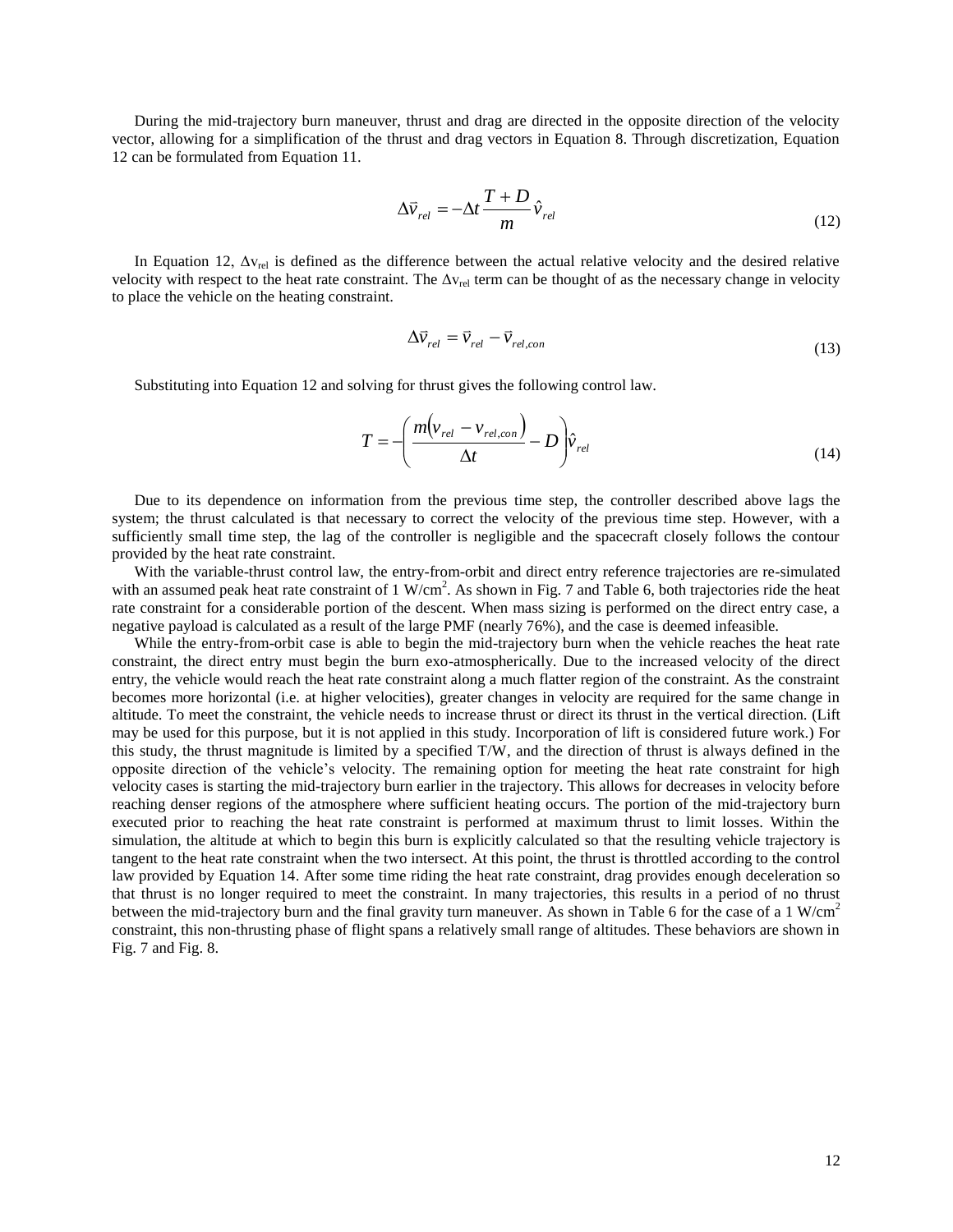

**Fig. 7 Baseline Vehicle Employing a Variable-Thrust Mid-Trajectory Burn**

| Event                      | <b>From Orbit</b> | <b>Direct</b>  |
|----------------------------|-------------------|----------------|
| Simulation Initiation      |                   |                |
| Time(s)                    | $-2448$           | $-193$         |
| Altitude (km)              | 400               | 400            |
| Relative Vel. (km/s)       | 3.091             | 5.599          |
| Relative FPA (°)           | 0.00              | $-20.68$       |
| <b>Entry Interface</b>     |                   |                |
| Time(s)                    | $\Omega$          | 0              |
| Altitude (km)              | 125               | 125            |
| Relative Vel. (km/s)       | 3.291             | 5.123          |
| Relative FPA $(°)$         | $-2.15$           | $-8.84$        |
| Mid-Traj. Burn Initiation  |                   |                |
| Time(s)                    | 664               | $-52$          |
| Altitude (km)              | 70.4              | 175.5          |
| Relative Vel. (km/s)       | 3.340             | 5.723          |
| Relative FPA (°)           | $-0.61$           | $-11.91$       |
| Mid-Traj. Burn Termination |                   |                |
| Time $(s)$                 | 1043              | 255            |
| Altitude (km)              | 20.4              | 27.6           |
| Relative Vel. (km/s)       | 1.173             | 1.323          |
| Relative FPA $(°)$         | $-16.21$          | $-14.20$       |
| Gravity Turn Initiation    |                   |                |
| Time(s)                    | 1082              | 345            |
| Altitude (km)              | 7.2               | 1.2            |
| Relative Vel. (km/s)       | 0.830             | 0.399          |
| Relative FPA (°)           | $-23.04$          | $-35.27$       |
| Trajectory Termination     |                   |                |
| Time(s)                    | 1119              | 355            |
| Altitude (km)              | 0                 | $\overline{0}$ |
| Relative Vel. (km/s)       | $\Omega$          | $\Omega$       |
| Relative FPA (°)           | $-80.38$          | $-70.72$       |
| Parameter                  |                   |                |

<span id="page-12-1"></span><span id="page-12-0"></span>

| Table 6 Events and Parameters of Trajectories Employing Mid-Trajectory Burns |  |  |
|------------------------------------------------------------------------------|--|--|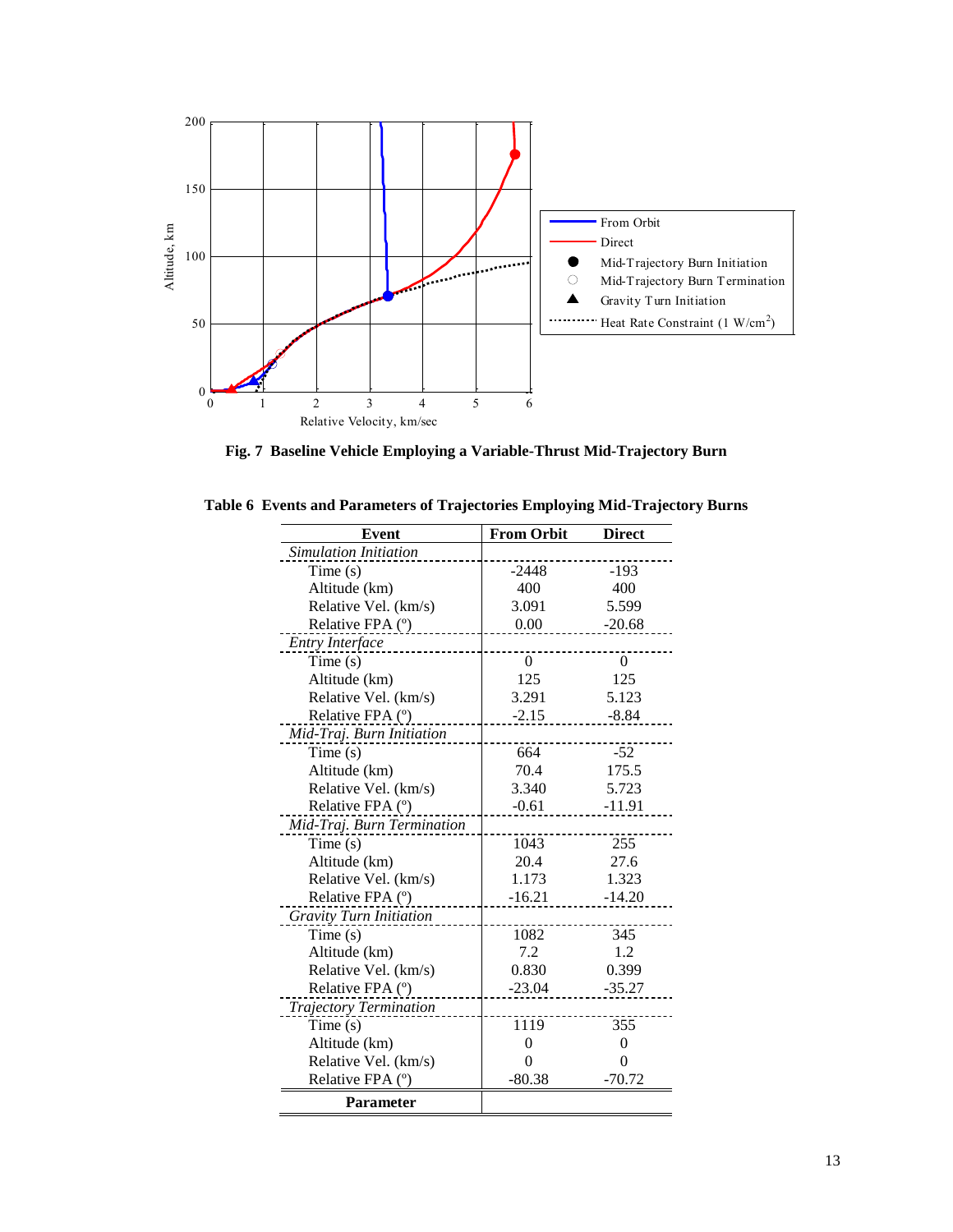

<span id="page-13-0"></span>**Fig. 8 Control History for the Baseline Vehicle Employing a Variable-Thrust Mid-Trajectory Burn**

### **D. Mass Sizing**

To study the impact of a fully-propulsive descent on mission capability, the payload mass fraction is calculated using the sizing methodology outlined earlier in this report. For comparison, the mass breakdowns of the baseline vehicle for the reference trajectory from orbit as well as the fully-propulsive descent with a heat rate constraint of 1 W/cm<sup>2</sup> are provided in [Table 7.](#page-13-1) As expected, the fully-propulsive descent system sees a significant increase in necessary propellant. The added propellant requires larger propellant tanks resulting in additional mass growth. In this case, the mass benefit of reducing the TPS mass is overshadowed by the increase in propellant and propellant tank mass, resulting in a drastically lower payload mass fraction.

<span id="page-13-1"></span>**Table 7 Mass Breakdown of the Baseline Vehicle for the Entry-From-Orbit Case**

|                          | <b>Reference</b>  | <b>Fully-Propulsive</b> |
|--------------------------|-------------------|-------------------------|
|                          | <b>Trajectory</b> | $(1 \text{ W/cm}^2)$    |
|                          |                   | % of Initial Mass       |
| <b>Propulsion System</b> | 56.53             | 70.11                   |
| Propellant               | 47.65             | 59.95                   |
| Engines                  | 1.94              | 1.94                    |
| <b>Propellant Tanks</b>  | 4.93              | 6.20                    |
| <b>RCS Hardware</b>      | 0.50              | 0.50                    |
| <b>RCS</b> Propellant    | 1.52              | 1.52                    |
| <i>Structure</i>         | 24.10             | 23.08                   |
| Forebody                 | 10.10             | 9.08                    |
| Backshell                | 14.00             | 14.00                   |
| TPS                      | 4.71              | 2.56                    |
| Payload                  | 14.66             | 4.25                    |

### **E. Sensitivity Analysis**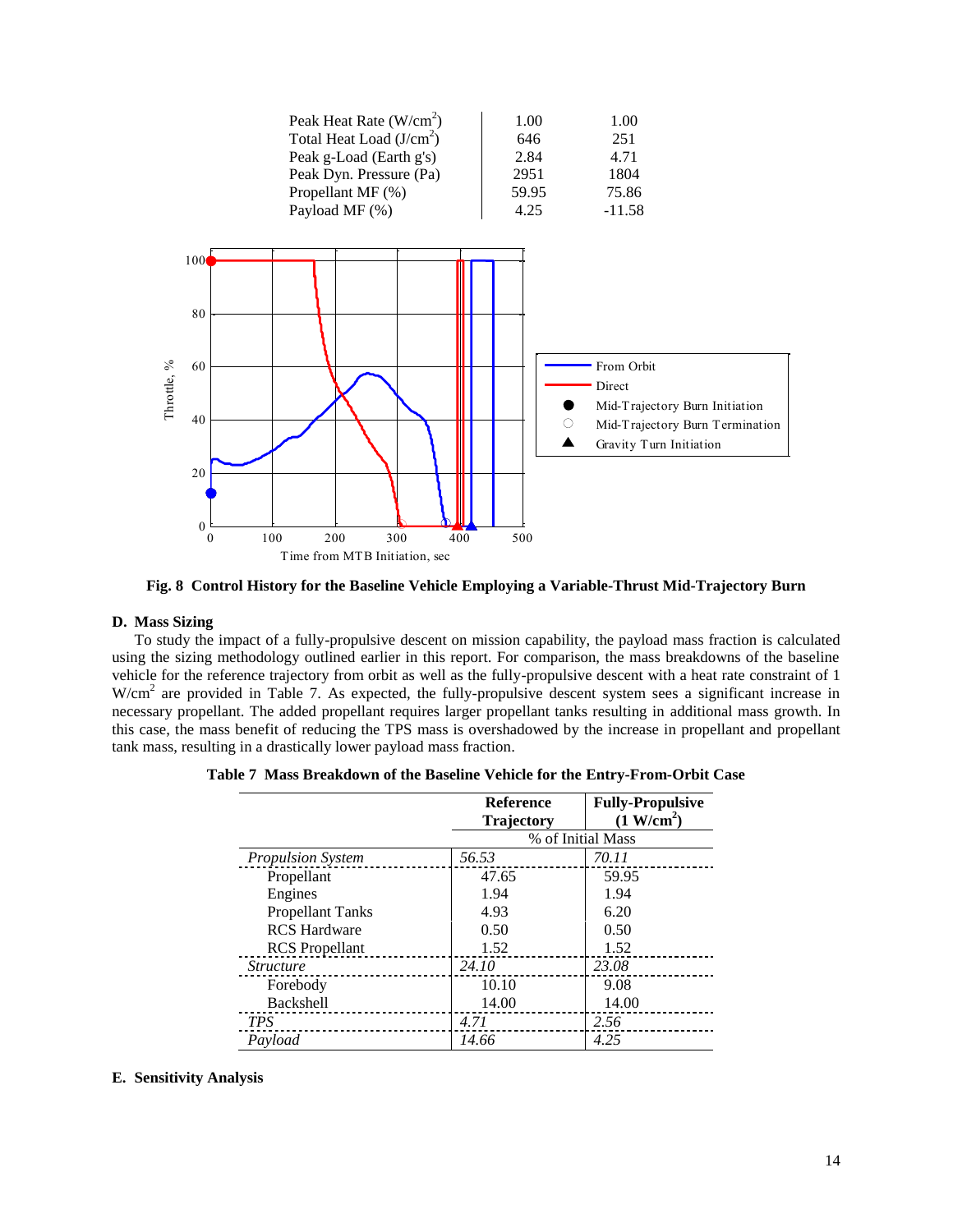To identify and further understand the key parameters of a fully-propulsive EDL sequence, sensitivity analysis was performed. This analysis investigated the impact of propulsive system performance, aero-propulsive effects, structure models, initial mass, and heat rate limit on payload delivered to the surface of Mars.

### *1. Propulsion Performance*

To investigate the sensitivity of payload mass to propulsive system performance, the vehicle"s thrust to weight ratio and specific impulse are varied from 2 to 10 and 250 to 1250 sec, respectively. The analysis was performed on the baseline vehicle utilizing a variable thrust mid-trajectory burn with a heat rate constraint of 0.5 W/cm<sup>2</sup>.



**Fig. 9 Propulsion System Capability Sensitivity Analysis**

<span id="page-14-0"></span>Contrary to the results shown in [Fig. 3,](#page-5-0) the vehicle"s thrust to weight ratio has negligible impact on the overall propellant mass fraction for heat-rate limited entries, since the mid-trajectory burn is not generally performed at maximum thrust. In the trajectories computed, the mid-trajectory burn  $\Delta V$  is approximately three times as large as the terminal gravity turn  $\Delta V$ . Therefore, the benefit of having a larger maximum thrust available is not fully realized. Note that improvements in vehicle T/W do not enable heat rate constrained direct entries.

Further exploration of the data shows that bounds can be set on the required T/W based on the heat rate and gload constraints. The heat rate constraint defines the lower boundary of the thrust to weight ratio. In the current control structure, the vehicle must have the ability to travel along the heat rate constraint for a significant portion of the trajectory. For the constraints and trajectories examined in this study, the lower bound on the required T/W can be approximated as 2.5. For lower thrust to weight ratios, the mid-trajectory burn must be started earlier in the trajectory resulting in higher propellant needs. The upper bound of the vehicle"s thrust to weight is determined by the allowable g-load constraint. For 5 Earth g"s, the maximum Mars thrust to weight ratio can be calculated as approximately 13. However, use of maximum thrust at this T/W would result in breaching the g-load constraint due to additional deceleration due to drag (maximum of 1.5 g's for the cases examined in this study). As such, a conservative maximum T/W on the order of 10 is appropriate. The optimum shown in [Fig. 9](#page-14-0) occurs at a T/W of 3.5. The optimum occurs as a result of balancing the increased efficiency of higher thrust burns and the increased engine mass necessary for that higher thrust.

Unlike thrust to weight ratio, the vehicle's specific impulse has significant impact on the overall propellant mass fraction and, consequently, delivered payload. The range of specific impulses included in this study is expanded beyond the current technological limits to include hypothetical engines such as nuclear thermal rockets. As can be seen in [Fig. 9,](#page-14-0) increasing I<sub>sp</sub> greatly impacts payload mass fraction. The previously infeasible direct entry is enabled once the I<sub>sp</sub> becomes greater than 500 sec. Important to note for specific impulses of 470 sec and 890 sec respectively, the entry-from-orbit and direct entry cases deliver equivalent payload as the reference trajectory. *2. Aero-Propulsive Effects and Structural Modeling*

In an effort to examine the impact of the aero-propulsive effects and structural modeling on delivered payload, a study was conducted in which the baseline models were altered. The aero-propulsive effect model given in Equation 4 was replaced with a simple percent multiplier. As shown in [Fig. 10,](#page-15-0) the baseline vehicle entering from orbit retains approximately 50% of its overall drag with the original model. From the analysis, it is seen that the development of retropropulsion configurations which maintain drag could lead to relatively significant increases in delivered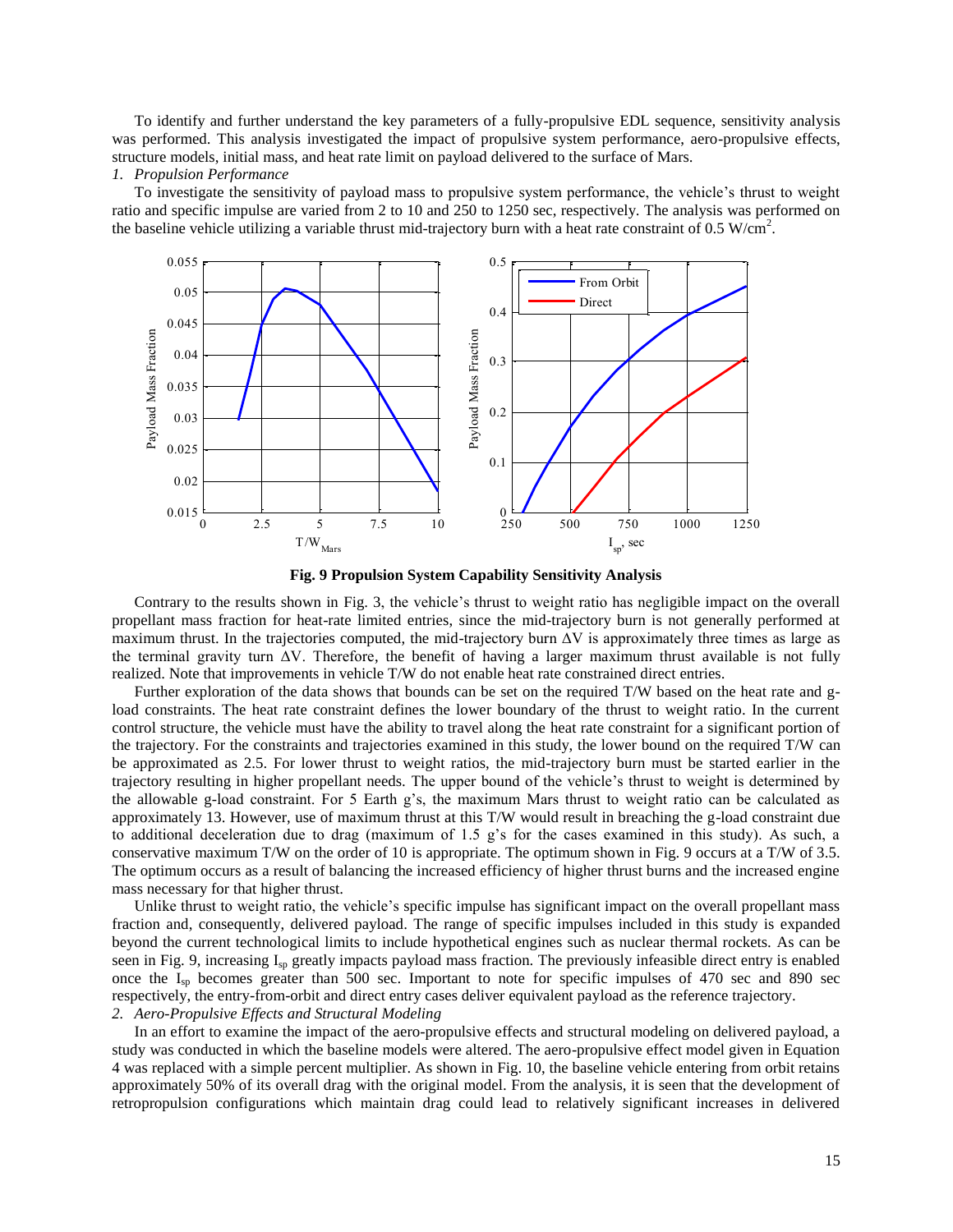payload. To examine the impacts of structural modeling, the mass fraction assigned to backshell mass was changed. As can be seen in [Fig. 10,](#page-15-0) reductions in structural mass fraction directly translate to higher payload mass fractions. Unfortunately, retropropulsion configurations and lightweight structures by themselves do not enable direct entries.



**Fig. 10 Aero-Propulsive Effects and Structural Modeling Sensitivity Analysis**

### <span id="page-15-0"></span>*3. Initial Mass and Heat Rate Constraint*

To further examine the sensitivity to the heat rate constraint, a series of cases were simulated. These cases included heat rate constraints ranging from 0.1 to 10  $W/cm<sup>2</sup>$  and initial masses spanning 20 to 100 mT. The results of this study are presented in [Fig. 11](#page-16-0) for both entry-from-orbit cases and direct entry cases. As seen in the plots, the payload mass fraction increases as the heat rate constraint is relaxed. This is expected as a higher heat rate constraint allows for more deceleration due to drag and, therefore, less propellant use throughout the trajectory. Due to required TPS mass for higher heat rates, there is a region of cases (heat rate constraints of 2-3 W/cm<sup>2</sup>, initial masses greater than 80 mT) which are outperformed by lower heat rates. This result suggests that using propulsion to only mitigate and not eliminate heating concerns for these cases is inefficient. [Fig. 11](#page-16-0) also shows the tendency to limit the magnitude of the mid-trajectory burn through the initial trajectory optimization. The extreme of this trend is shown as the 5, 7, and 10 W/cm<sup>2</sup> contours merge as the initial mass decreases. These trajectories require no mid-trajectory burn to adhere to the heat rate constraint, and therefore, fly trajectories similar to that of the reference case.

Beyond the sensitivity to the heat rate constraint, [Fig. 11](#page-16-0) shows the feasibility limits of the current fullypropulsive descent architecture. Cases are deemed infeasible if the mass sizing algorithm assigns a negative payload mass fraction. In the scope of the study presented here, the entry-from-orbit cases become infeasible for the 100 mT cases which have heat rate constraints of 0.1, 2, and 3 W/cm<sup>2</sup>. The 0.1 W/cm<sup>2</sup> heat rate is too stringent and requires too much propellant; whereas, the 2 and 3  $W/cm<sup>2</sup>$  cases require significant TPS mass as well as propellant. The direct entry cases are considerably more difficult and therefore result in many more failed cases. As seen in [Fig. 11,](#page-16-0) all cases with heat rate constraints less than  $2 \text{ W/cm}^2$  are infeasible. By comparing the two plots, it can be seen that a direct entry"s payload mass fraction is approximately 15-30% less than a corresponding entry-from-orbit case. Therefore, it may be concluded that fully-propulsive descent strategies are best implemented from orbit.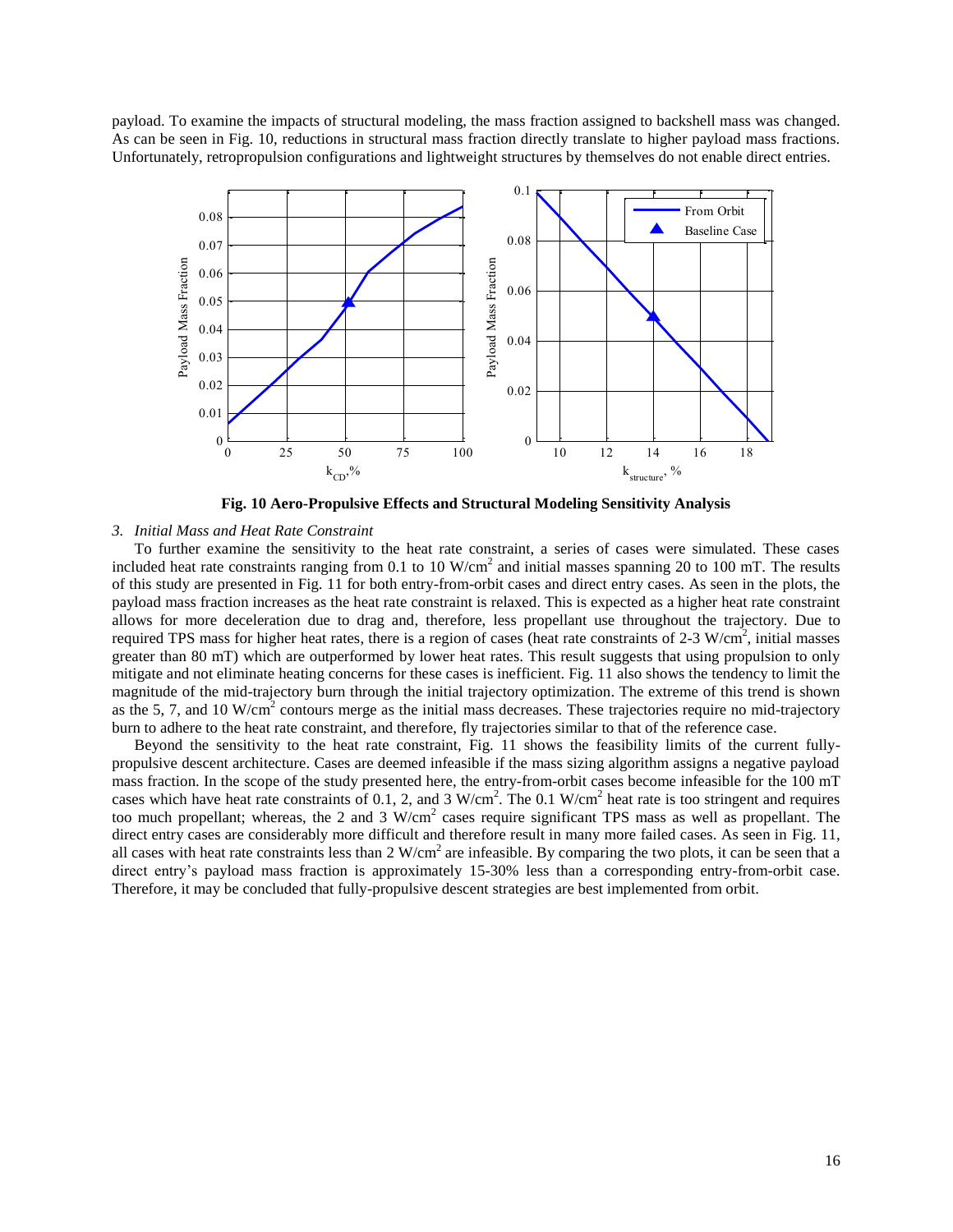

**Fig. 11 Initial Mass and Heat Rate Constraint Sensitivity Analysis**

### <span id="page-16-0"></span>**F. Comparison with Aeroassist EDL Systems**

In an effort to compare the fully-propulsive descent against a more traditional aeroassist EDL system, [Table 8](#page-16-1) is offered. As expected, the fully-propulsive descent recognizes significant decreases in peak heat rate, total heat load, and peak dynamic pressure at the expense of propellant and subsequently payload. The suggested 1 W/cm<sup>2</sup> heat rate constrained case is greatly outperformed by the aeroassist system. However, by easing the constraint to 5 or 7  $W/cm<sup>2</sup>$ , the gap in performance is narrowed slightly. As seen in [Table 8,](#page-16-1) the fully-propulsive descent requires some form of technology advancement to become competitive with aeroassist strategies.

<span id="page-16-1"></span>

|                           | <b>From Orbit</b>               |              |       |                    |  |
|---------------------------|---------------------------------|--------------|-------|--------------------|--|
|                           | <b>Fully-Propulsive Descent</b> |              |       | CUIP <sup>18</sup> |  |
|                           | 1 W/cm <sup>2</sup>             | Lifting, IAD |       |                    |  |
| Peak Heat Rate $(W/cm2)$  | 1.00                            | 5.00         | 7.00  | 19.18              |  |
| Total Heat Load $(J/cm2)$ | 646                             | 2791         | 2293  | 5018               |  |
| Peak g-Load (Earth g's)   | 2.84                            | 2.26         | 2.18  | 7.88               |  |
| Peak Dyn. Pressure (Pa)   | 2951                            | 5009         | 5265  | 49996              |  |
| Propellant MF $(\%)$      | 59.95                           | 49.70        | 47.74 | 10.62              |  |
| Payload MF (%)            | 4.25                            | 11.82        | 14.42 | 43.23              |  |

**Table 8 Comparison between Aeroassist and Fully-Propulsive EDL Systems**

### **G. Mission Impact**

Introduction of the fully-propulsive descent can significantly impact the dynamics and requirements of the EDL segment from a mission architecture, complexity, and reliability perspective.

### *1. Mission Architecture*

Implementing a fully-propulsive descent during the EDL segment of a mission will impact the overall mission architecture. From the above analysis, a heat-rate limited direct entry requires a large propellant mass fraction which significantly decreases or eliminates the payload delivered to the Mars surface. As shown in this investigation, fullypropulsive descents are best implemented from orbit. Once entry-from-orbit is selected, an appropriate method for orbit insertion must be determined. Due to the availability of a capable propulsion system, propulsive insertion may be possible. The propulsive maneuver to transfer the vehicle from the hyperbolic approach to the 400 km altitude circular orbit requires a ΔV of approximately 2.5 km/sec. This results in a propellant mass fraction on the order of 50% for the orbit insertion burn. If all of the needed propellant is to be transported from Earth, the baseline vehicle with a mass of 60 mT in Mars orbit grows to over 350 mT at Earth departure. However, an in-situ supplied propellant depot in Mars orbit would allow a mission architecture in which the spacecraft refuels after insertion into Mars orbit.<sup>[28](#page-20-1)</sup> Also, significant improvements in Earth launch mass can be realized if propellant depots are available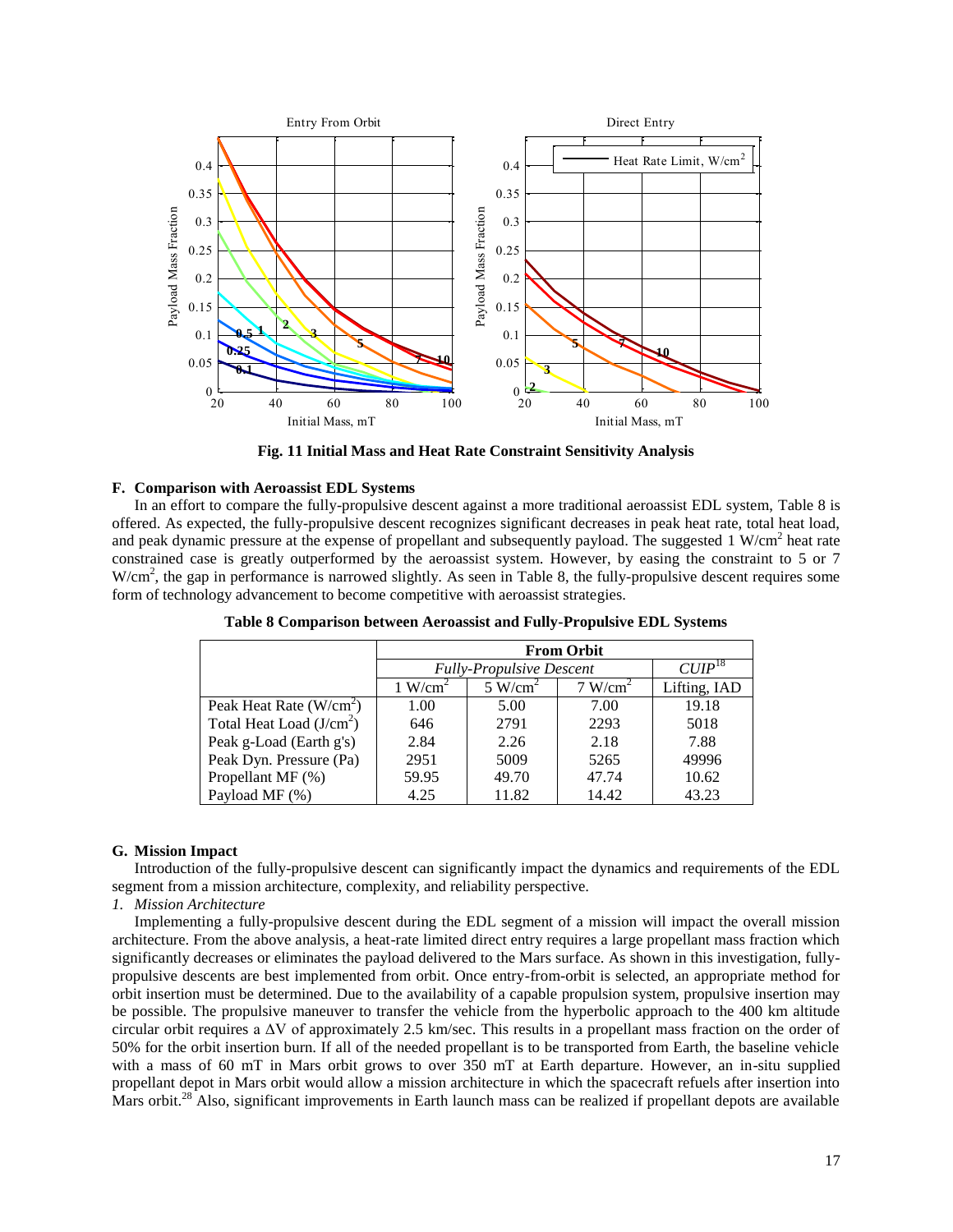in low-Earth orbit as well. [Fig. 12](#page-17-0) outlines the mass of the vehicle from Earth launch to touchdown on the surface of Mars. The mission assumes propellant resources in both Earth and Mars orbit and that both the Earth-departure burn and Mars orbital insertion burn are performed by the vehicle. This mission architecture requires a 25 mT launch mass to land 2.55 or 8.65 mT of payload on the surface of Mars for fully-propulsive EDL sequences that have 1 and 7 W/cm<sup>2</sup> heat rate constraints respectively.

Another orbit insertion option at Mars is aerocapture. This maneuver is suggested by Christian et al.<sup>[19](#page-19-8)</sup> A similar orbit insertion maneuver is possible for the current study. If paired with refueling at Mars, the fully-propulsive descent allows for a much lower mass aerocapture system (a baseline vehicle with a mass of approximately 25 mT). After the aerocapture maneuver, the vehicle can rendezvous with the propellant depot and take on the fuel needed for the fully-propulsive descent. Due to the addition of a heatshield needed for aerocapture, this orbit insertion method increases the launch mass required. However, aerocapture greatly decreases the amount of propellant used in Mars orbital insertion and Earth departure.





<span id="page-17-0"></span>Finally, the lack of dependency on aerodynamic forces places less of a demand on shaping the aeroshell for those purposes. Although not examined in this study, a fully-propulsive descent allows for more flexibility in the shape of the vehicle. This in turn lets the vehicle be designed for surface operations instead of survival of EDL. The vehicle can be designed with a larger habitable volume, easier entry and egress systems, or compatibility with prepositioned surface assets. The increased functionality of the vehicle may lead to a simpler and more productive surface operations phase.

### *2. Complexity*

To analyze the effect of a fully-propulsive descent on the complexity of a mission, it is appropriate to analyze both hardware and operations. As offered in this study, a fully-propulsive descent may be used to avoid harsh heating environments usually encountered in atmospheric transit. In this light, the difficulty of developing and employing an enhanced propulsion system is being traded for that of TPS. The performance of the propulsion system greatly impacts the feasibility of the proposed EDL sequence. The specific impulse of 350 sec assumed in this study is widely accepted for  $LOX/CH_4$  engines, and the thrust assumed for the baseline vehicle is approximately 700 kN (less than half of the thrust produced from one of the Space Shuttle"s main engines). Throttling authority allows for added control of the vehicle and enables the heat rate limited trajectories which allow elimination of the TPS. However, throttling of high-performance rocket engines is not easily achieved. The continuous throttling ability assumed in this study would likely be implemented as a series of discrete throttle settings at a small cost to performance.

Other concerns of the fully-propulsive descent sequence include thrusting into a hypersonic flow. Research focused on supersonic retropropulsion has examined thrusting into flows with Mach numbers up to 6;<sup>[21](#page-19-10)</sup> however, thrusting into flows with Mach numbers of up to 25 occurred in this study.

The difficulties of a fully-propulsive descent must be compared against those of a more conventional EDL sequence which relies on aeroassist strategies. One driver of complexity in an aeroassist trajectory is the reconfiguration of the vehicle during descent. These events often include the separation of the heatshield and backshell, deployment of a parachute or IAD, possible banking maneuvers for lifting trajectories, the use of novel aeroshell geometries for improved aerodynamic control authority, and a terminal thrusting maneuver. During an aeroassist trajectory, certain flight conditions must be met in order to successfully complete each of these events. For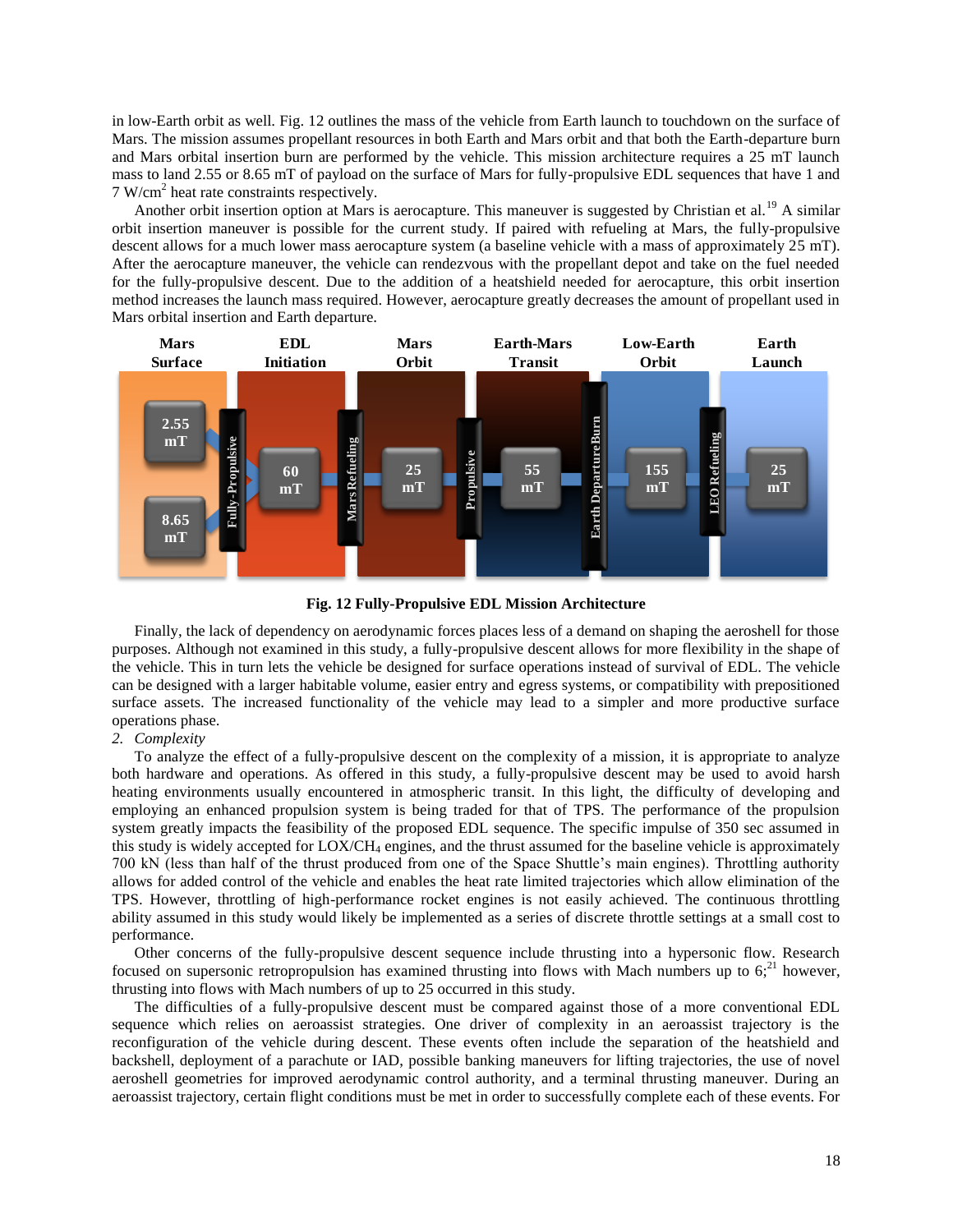instance, a parachute or IAD must be deployed in a specific Mach and altitude envelop. These requirements are not present for a fully-propulsive descent.

Another source of complexity for an aeroassist trajectory is the development of the vehicle"s TPS. This issue becomes increasingly difficult as the vehicle grows in size. Growth of the vehicle leads to paneling or tiling of the TPS material. Due to the limits in the size of individual panels or tiles, the quantity of the pieces needed to properly protect the vehicle increases as well as the number of seams between those pieces. This leads to increased risk and complexity as the vehicle becomes larger.

### *3. Reliability*

In much the same way as complexity, reliability of a fully-propulsive descent can be compared against aeroassist EDL sequences. Of major concern would be the ability to initiate a large rocket engine after being dormant for a six to nine month transit period. However, this issue is present for many robotic deep space missions and is solved by focusing on engine reliability.

An increase in reliability of the fully-propulsive descent can also be realized if a divert capability is included in the EDL sequence. Divert maneuvers could be used during EDL to increase landing reliability by providing the ability to reach multiple landing sites. Diverting requires propulsive maneuvers at the end of a trajectory. For the case of an aeroassit trajectory, a divert maneuver must begin after parachute or IAD separation.<sup>[27](#page-20-2)</sup> For a fullypropulsive descent, the divert maneuver may start at any point in the trajectory. This would increase the possible landing area thereby increasing the number of landing sites available or the range of abort-to-the-surface options.

### **IV. Future Work**

During the course of the current study, the authors identified several areas which warrant further examination.

*Lifting Trajectories* – The use of lift, especially during heat rate guided trajectories, may have significant impact on the required propellant mass fraction. Constant or near-constant altitude deceleration would allow for following the prescribed heat rate constraint. Lift modulation would need to be incorporated into the current control scheme. Lift may be augmented with thrust in cases where lift alone cannot meet the heat rate constraint.

*Guided Descent* – Fully-propulsive descent provides significant control authority throughout the EDL sequence. Benefits may be realized by earlier guidance initiation, increased divert options, and ability to land at higher altitudes.

*Optimal Control* – The problem of heat rate limited trajectories can be approached from an optimal control perspective. These efforts should be focused on proving the optimality of the heat-rate-riding strategy and examine thrust directions not aligned with the velocity vector.

*Conceptual Vehicle Configuration* – Creative effort should be invested in developing a conceptual vehicle configuration. This work would aim to answer the general question "What does the vehicle look like?" The work should include atmospheric transit, landing, and surface configurations.

### **V. Conclusions**

This study has explored the use of propulsion during the EDL sequence at Mars for high-payload missions. The study focused on replacing conventional aeroassist EDL strategies with one that relies solely on propulsion. For the study, trajectory simulation and mass sizing were performed to analyze the feasibility of a fully-propulsive descent. A heat rate boundary and associated control law were developed in an effort to limit the heating loads placed on the vehicle. The results show that the fully-propulsive descent strategy is best implemented after the vehicle has been inserted into Mars orbit due to the high propulsive requirements and inability to refuel in Mars orbit during a direct entry. The fully-propulsive transit architecture provides low payload mass fractions (less than 10%) without significant improvements in  $I_{sp}$  or the vehicle's aero-propulsive model at high thrust coefficients. These values are much lower than the 20-30% payload mass fractions suggested by more traditional Mars EDL strategies. When coupled with refueling resources in Earth and Mars orbit, a fully-propulsive EDL strategy can deliver 8.65 mT of payload to Mars with Earth-launch masses as low as 25 mT.

To enable high payload missions to Mars, conventional aeroassist strategies require further technology development in multiple areas such as TPS, inflatable aerodynamic decelerators, supersonic parachutes, and aeroshell configurations; whereas, a fully-propulsive descent strategy would require technology advancements in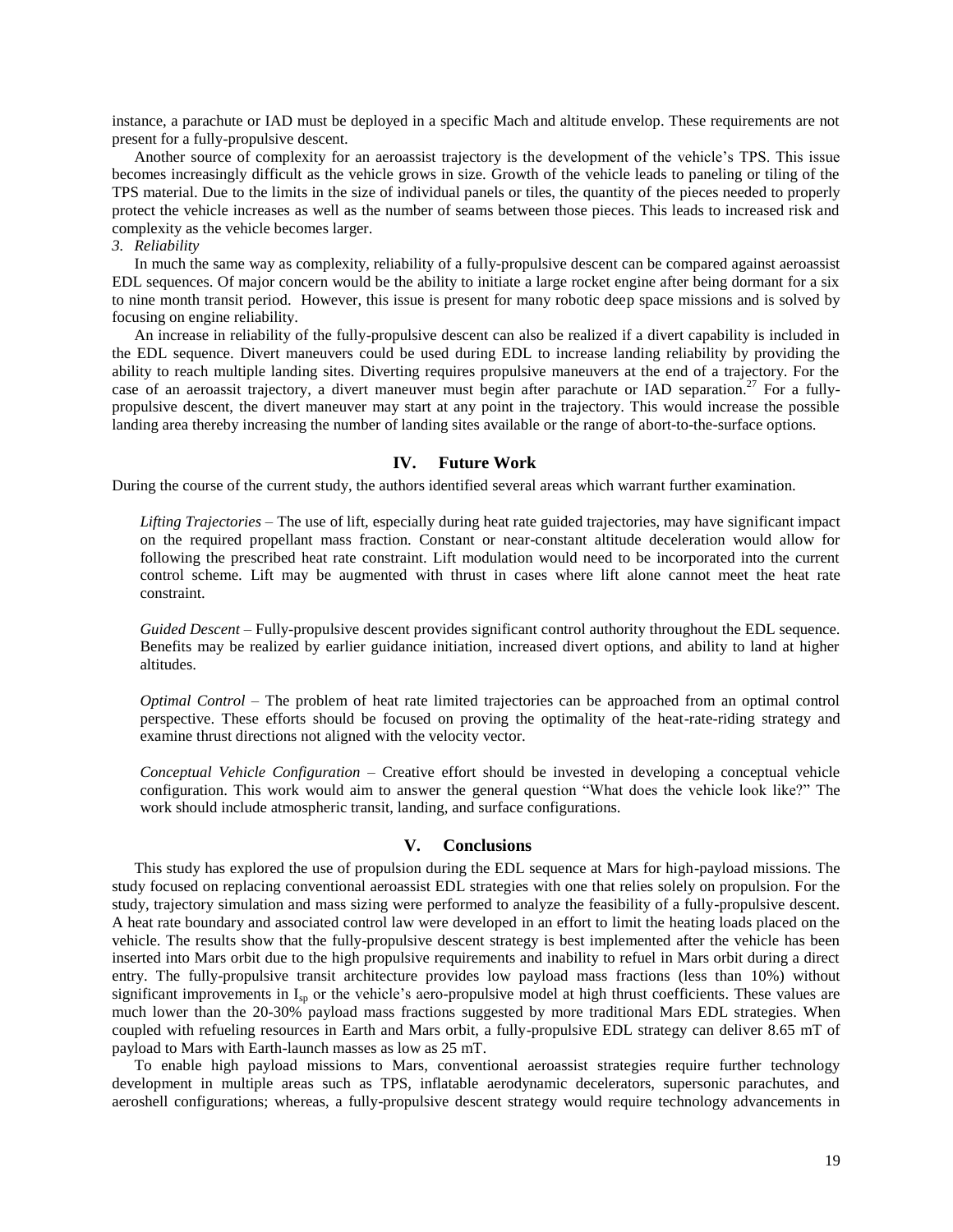high-thrust, high-I<sub>sp</sub> propulsion systems, drag-preserving retropropulsion configurations, and lightweight structural materials.

### **Acknowledgements**

The authors would like to thank the students and faculty of the Space Systems Design Laboratory at the Georgia Institute of Technology, especially Ian Clark, Michael Grant, Ashley Korzun, and Bradley Steinfeldt.

### **References**

<span id="page-19-0"></span><sup>1</sup>Braun, R.D. and Manning, R.M., "Mars Exploration Entry, Descent, and Landing Challenges," *Journal of Spacecraft and Rockets*, Vol. 44, No. 2, pp. 310-323, 2007.

<span id="page-19-1"></span>2 Prakash, R., *et al*, "Mars Science Laboratory Entry, Descent, and Landing System Overview," *2008 IEEE Aerospace Conference Proceedings*, Paper 1531, Big Sky, Montana, March 2008.

<sup>3</sup>"Vision for Space Exploration," NASA NP-2004-01-334-HQ, February 2004.

<span id="page-19-3"></span><span id="page-19-2"></span><sup>4</sup>B.G. Drake (ed.), "Reference Mission Version 3.0 Addendum to the Human Exploration of Mars: The Reference Mission of the NASA Mars Exploration Study Team," NASA/SP-6107-ADD, June 1998.

<span id="page-19-4"></span><sup>5</sup>Cheatham, D.C., and Bennett F.V., "Apollo Lunar Module Landing Strategy," *Apollo Lunar Landing Symposium*, June 1966.

<sup>6</sup>Cooley, C.G., and Lewis, J.G., "Viking Lander System Primary Mission Performance Report," NASA CR-145148, April 1977.

<sup>7</sup>Ingoldby, R.N., *et al*, "Entry Data Analysis for Viking Landers 1 and 2," NASA CR-159388, November 1976.

<sup>8</sup>Morrisey, D.C., "Historical Perspective: Viking Mars Lander Propulsion," *Journal of Propulsion and Power*, Vol. 8, No. 2, pp. 320-331, 1992.

9 Spencer, D. A., *et al*, "Mars Pathfinder Entry, Descent, and Landing Reconstruction," *Journal of Spacecraft and Rockets*, Vol. 36, No. 3, pp. 357-366, 1999.

<sup>10</sup>McGrath, D.K., and Carr II, C.E., "Mars Pathfinder Retrograde Rocket Development," *34th AIAA/ASME/SAE/ASEE Joint Propulsion Conference and Exhibit*, Cleveland, Ohio, July 1998.

<sup>11</sup>Desai, P.N., and Knocke, P.C., "Mars Exploration Rovers Entry, Descent, and Landing Trajectory Analysis," *AIAA/AAS Astrodynamics Specialist Conference and Exhibit*, AIAA 2004-5092, Providence, Rhode Island, August 2004.

<sup>12</sup>Moore, C.A., and Guernsey, C., "Development and Qualification of the Rocket-Assisted Deceleration (RAD) and Transverse Impulse Rocket System (TIRS) Motors for the Mars Exploration Rover (MER)," *52nd Joint Army-Navy-NASA-Air Force (JANNAF) Propulsion Meeting*, Las Vegas, Nevada, May 2004.

<sup>13</sup>Grover III, M.R., Cichy, B.D., and Desai, P.N., "Overview of Phoenix Entry, Descent, and Landing System Architecture," *Proceedings of AIAA Guidance, Navigation, and Control Conference*, AIAA 2008-7213, Honolulu, Hawaii, August 2008.

<sup>14</sup>Prince, J.L., *et al*, "Mars Phoenix Entry, Descent, and Landing Simulation Design and Modeling Analysis," *Proceedings of AIAA Guidance, Navigation, and Control Conference*, AIAA 2008-7507, Honolulu, Hawaii, August 2008.

<span id="page-19-5"></span><sup>15</sup>Goldstein, B., and Shotwell, R., "Phoenix - The First Mars Scout Mission (A Mid-Term Report)," *2006 IEEE Aerospace Conference Proceedings*, Big Sky, Montana, March 2006.

<span id="page-19-6"></span><sup>16</sup>Powell, R.W., Striepe, S.A., Desai, P.N., and Braun, R.D., "Program to Optimize Simulated Trajectories (POST), Utilization Manual," Version 5.0, September 1996.

<span id="page-19-7"></span><sup>17</sup>Steinfeldt, B.A., Grant, M.J., Matz, D.M., Braun, R.D., and Barton, G.H., "Guidance, Navigation and Control Technology System Trades for Mars Pinpoint Landing," *2008 AIAA Atmospheric Flight Mechanics Conference*, AIAA 2008-6216, Honolulu, Hawaii, August 2008.

<span id="page-19-13"></span><sup>18</sup>Steinfeldt, B., *et al*, "High Mass Mars Entry, Descent, and Landing Architecture Assessment," *Space 2009*, AIAA 2009- 6684, Pasadena, California, September 2009, (to be published).

<span id="page-19-8"></span><sup>19</sup>Christian, J., *et al*, "Extension of Traditional Entry, Descent, and Landing Technologies for Human Mars Exploration," *Journal of Spacecraft and Rockets*, Vol. 45, No.1, pp. 130-141, 2008.

<span id="page-19-9"></span><sup>20</sup>Klepikov, I.A., Katorgin, I.A., and Chvanov, V.K., "The New Generation of Rocket Engines, Operating by Ecologically Save Propellant "Liquid Oxygen and Liquefied Natural Gas (Methane)"," *Acta Astronautica*, Vol. 41, No. 4-10, pp. 209-217, 1997.

<span id="page-19-10"></span><sup>21</sup>Korzun, A.M., Cruz, J.R., and Braun, R.D., "A Survey of Supersonic Retropropulsion Technology for Mars Entry, Descent, and Landing," *2008 IEEE Aerospace Conference Proceedings*, Paper 1246, Big Sky, Montana, March 2008.

<span id="page-19-11"></span> $^{22}$ Jarvinen, P.O., and Adams, R.H., "The Aerodynamic Characteristics of Large Angled Cones with Retrorockets," Contract No. NAS 7-576,

<span id="page-19-12"></span><sup>23</sup>Humble, R.W., Henry, G.N., and Larson, W.J., *Space Propulsion Analysis and Design*, McGraw-Hill Companies, New York, 1995.

<span id="page-19-14"></span><sup>24</sup>Tauber, M.E., and Sutton, K., "Stagnation-Point Radiative Heating Relations for Earth and Mars Entries," *Journal of Spacecraft and Rockets*, Vol. 28, No. 1, pp. 40-42, 1991.

<span id="page-19-15"></span> $^{25}$ Sutton, K., and Graves, R.A., Jr., "A General Stagnation-Point Convective-Heating Equation for Arbitrary Gas Mixtures," NASA TR R-376, November 1971.